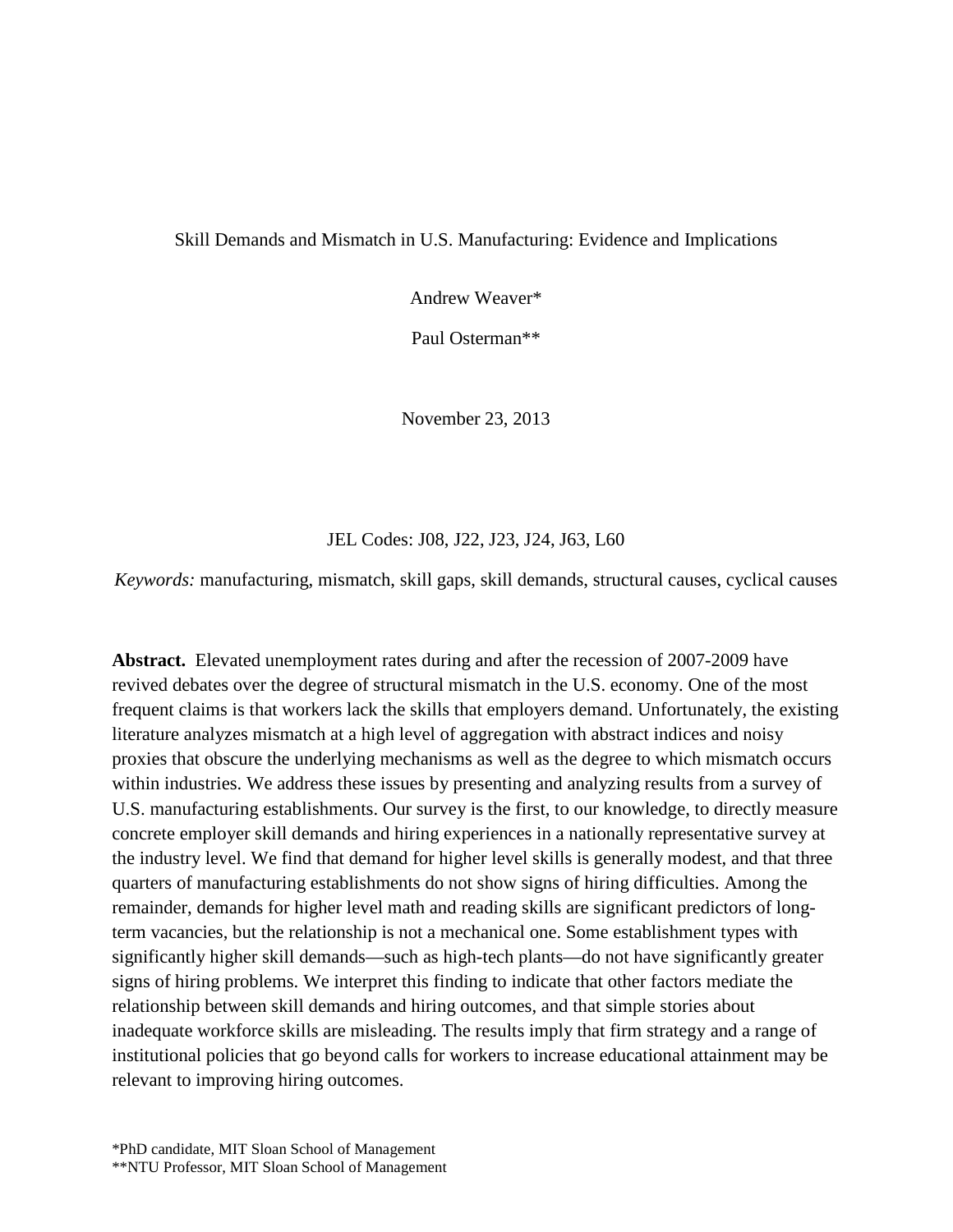# **Skills and Mismatch in U.S. Manufacturing: Evidence and Implications**

Matching skilled workers to appropriate jobs is one of the most critical processes in a modern economy. Firms depend on the timely supply of skills to grow and thrive, and workers depend on access to quality employment opportunities to achieve financial security and professional fulfillment. All parties have a vested stake in how the supply and demand for skills equilibrate in the labor market. Over the past few decades, recurring debates have taken place over whether mismatch exists in this process (Kalleberg 2007, Handel 2003, Berg 1970). Various researchers have posited that structural factors such as geographic immobility or shifting industry demands have driven a wedge between supply and demand, thus generating economic inefficiency and, in some cases, structural unemployment. One of the most frequent assertions is that workers lack the skills that employers demand, resulting in an economically damaging skill gap (Carnevale, Smith, and Strohl 2010; Manyika et al. 2011).

These arguments have intensified in the wake of the Great Recession of 2007-2009. While some analysts have concluded that cyclical factors were responsible for the subsequent high unemployment levels (Rothstein 2012, Lazear and Spletzer 2012), others continue to assert the importance of structural factors in generating mismatch (Mulligan 2009, 2011a, 2011b; Charles, Hurst, and Notowidigdo 2013). Although the balance of the evidence tends to point to the centrality of cyclical factors (Neumark and Valletta 2012), a number of researchers who acknowledge the importance of cyclicality nevertheless find non-trivial levels of structural mismatch (Sahin et al. 2012; Estevau and Tsounta 2011; Rothwell 2012; Canon, Chen, and Marifian 2013). One of the challenges in sorting through these claims is that the debates frequently take place at high levels of abstraction with imprecisely measured proxy variables.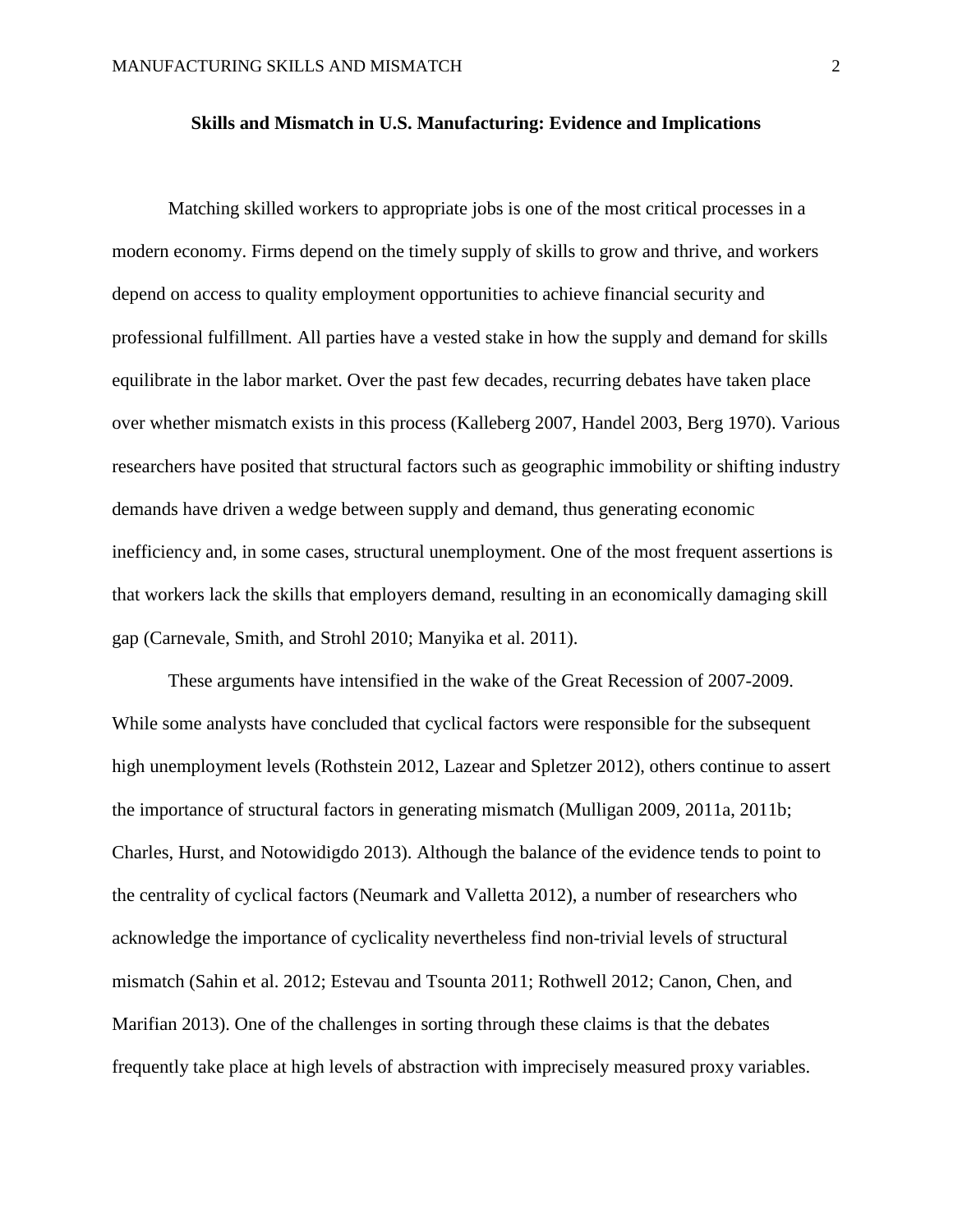Most prior research does not measure either the skills employers demand or the degree to which employers have difficulty in securing these skills (Kalleberg 2007; Handel 2010). Furthermore, much of the existing evidence on this topic takes place at the inter-industry level (Sahin et al. 2012; Canon, Chen, and Marifian 2013). While this approach is informative, it ignores mismatch that may occur within industries, and it obscures the mechanisms that underlie labor market frictions. In particular, mismatch indices typically cannot pinpoint the degree to which a shortfall in particular workforce skills is associated with signs of mismatch. Addressing this gap in the research is important because skill mismatches are a nearly constant source of public debate and carry substantial public policy implications.

We seek to add to knowledge about skill mismatch by examining employer-level data within a broad industry sector in order to gauge the incidence of the problem and to uncover which mechanisms are at work. Specifically, we explore mismatches related to worker skills ("skill gaps") by examining detailed evidence on employer skill demands and hiring experiences in the manufacturing sector. We pose the following questions: What are the skills that manufacturers demand for production workers? What happens when employers attempt to hire skilled production workers? Do they encounter problems, and, if so, what are the characteristics associated with these problems? To address these issues, we designed and administered a nationally representative survey of manufacturing establishments that, to our knowledge, provides data on skills and hiring that are unavailable from any other source.

Manufacturing provides a compelling setting for the examination of these issues for several reasons. First, industry advocates frequently assert that a large skill gap exists in manufacturing based on anecdotal evidence and opinion surveys (Deloitte 2011, Haas and Kleinfeld 2012). Second, the U.S. manufacturing sector is capital intensive and sensitive to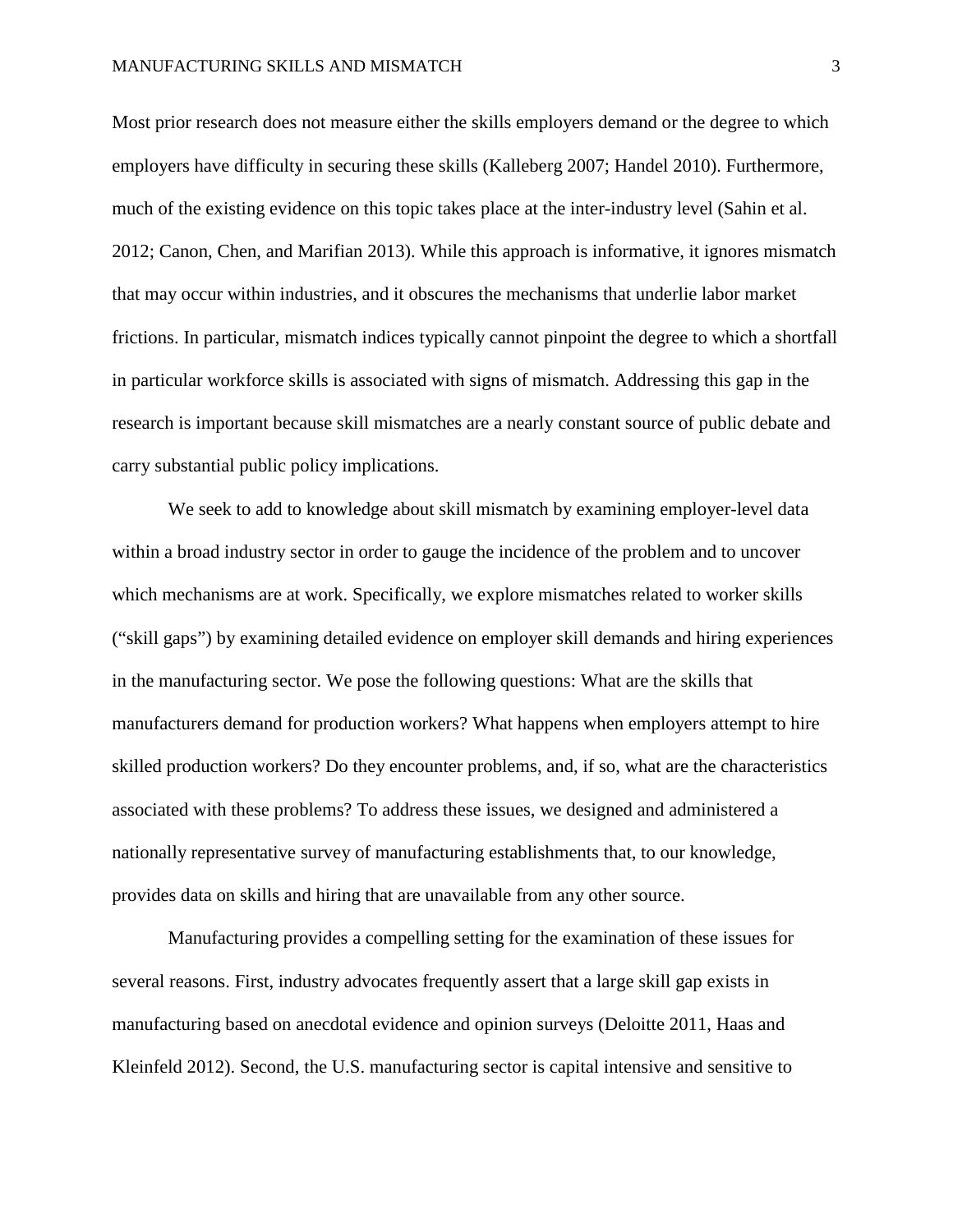technological shocks. Given that one of the main arguments about the source of skill gaps points to technologically induced increases in skill demands, manufacturing—particularly various hightech manufacturing subsectors—supplies an interesting test case for these theories. Finally, despite the sector's recent challenges, it remains of great interest in its own right as the generator of 12 percent of U.S. gross domestic product (GDP) as well the source of 70 percent of U.S. corporate research and development spending (Bureau of Economic Analysis 2013, Ezell and Atkinson 2011).

To preview our results, we find that three quarters of manufacturing establishments do not have persistent problems hiring the skilled production workers they demand. Consistent with this finding, the general pattern of skill demands in the manufacturing sector is one of widespread demand for basic skills but generally modest demands for extended or advanced skills. Among the roughly 15-25 percent of establishments that do show signs of prolonged hiring difficulties, higher-level demands for reading and math are important factors. Other skill demands, including those for soft skills and various high-performance work characteristics (such as initiative), are not related to signs of mismatch. Most intriguingly, some of the employers with the highest skill demands—high-tech establishments—actually have a significantly lower likelihood of experiencing hiring difficulties, indicating that there is no mechanical relationship between high skill demands and hiring problems. We interpret this latter result as showing that factors such as institutional climate and managerial strategy are potentially important in mediating hiring outcomes and that simple stories about inadequate workforce skills are misleading.

The structure of the paper is as follows. In the first section we discuss the debate over labor market mismatch and skill gaps. In the second section we outline our empirical strategy.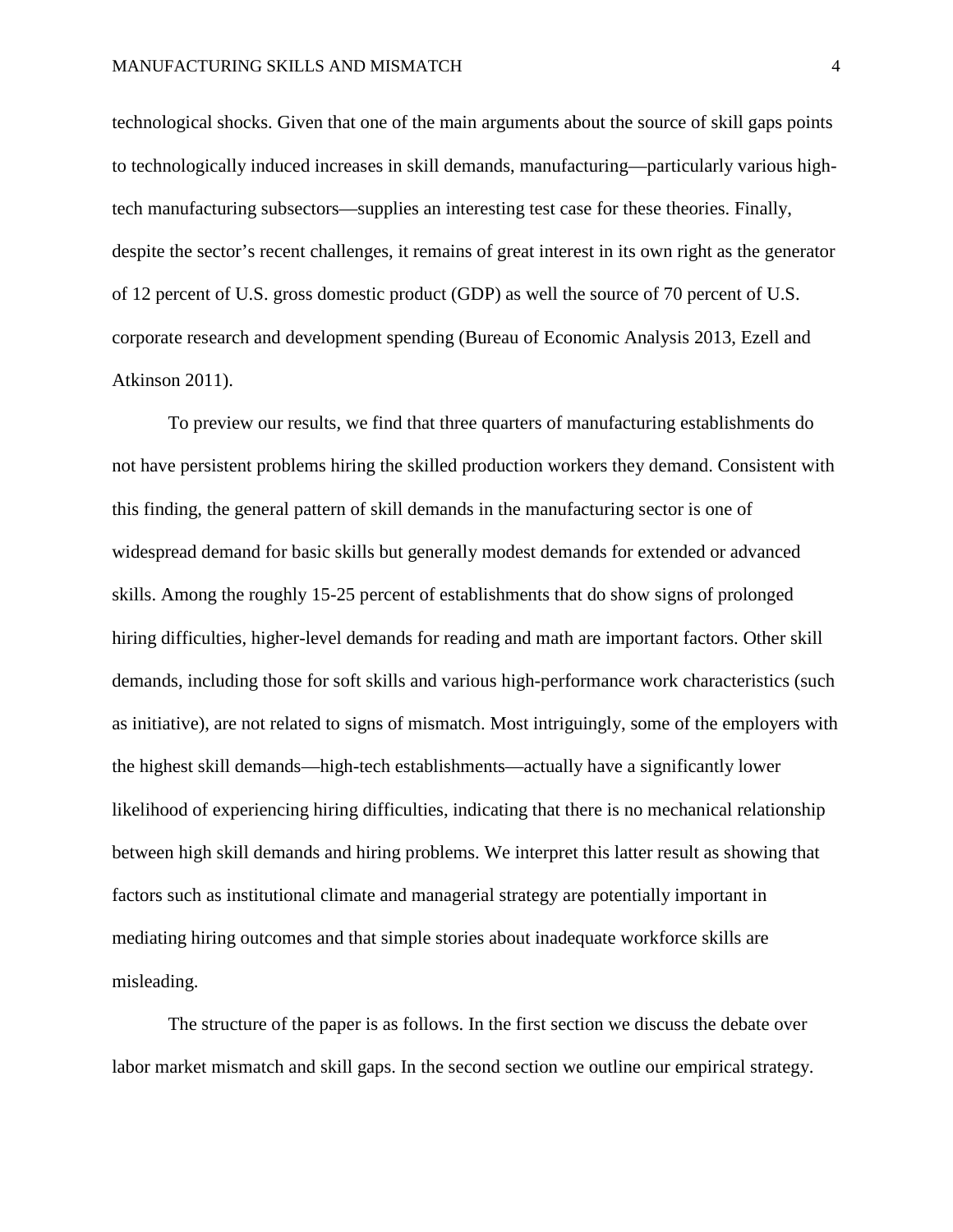We then describe our survey methodology, followed by a presentation of data on the skills that manufacturers demand. Next, we explore the characteristics of establishments that have higher skill demands. We then examine evidence on the incidence of hiring difficulties as indicators of skill gaps. We subsequently analyze the characteristics that are associated with such difficulties. In the final section we conclude.

# **The Debate over Skill Gaps and Mismatch**

The smooth functioning of the labor market depends on the equilibration of the supply and demand for skills, which in turn depends on matching workers to job openings. To the extent that mismatch or a gap exists between supply and demand, economic growth will suffer and workers with ill-matched skills will experience reduced economic opportunities or unemployment. Recessions, and the deteriorating labor market conditions that accompany them, tend to spark vigorous debate about how much of the observed increase in unemployment is due to temporary business cycle factors, and how much is due to more permanent structural characteristics of workers, firms, institutions, or geographic regions (Kalleberg 2007). Unlike mismatch due to cyclical causes, structural mismatch will, by definition, persist even as general economic conditions improve, thus making it an issue that must be dealt with through some combination of structural reforms, policy interventions, and behavioral changes among workers.

Recently, researchers have made a number of attempts to quantify the level of structural mismatch in the economy, often employing quite different approaches to the topic. Mulligan (2009) uses a Cobb-Douglas production function to decompose labor market changes into shifts in productivity and shifts in labor supply. He concludes that negative shifts in labor supply are behind the spiking unemployment in the Great Recession. In subsequent work, he asserts that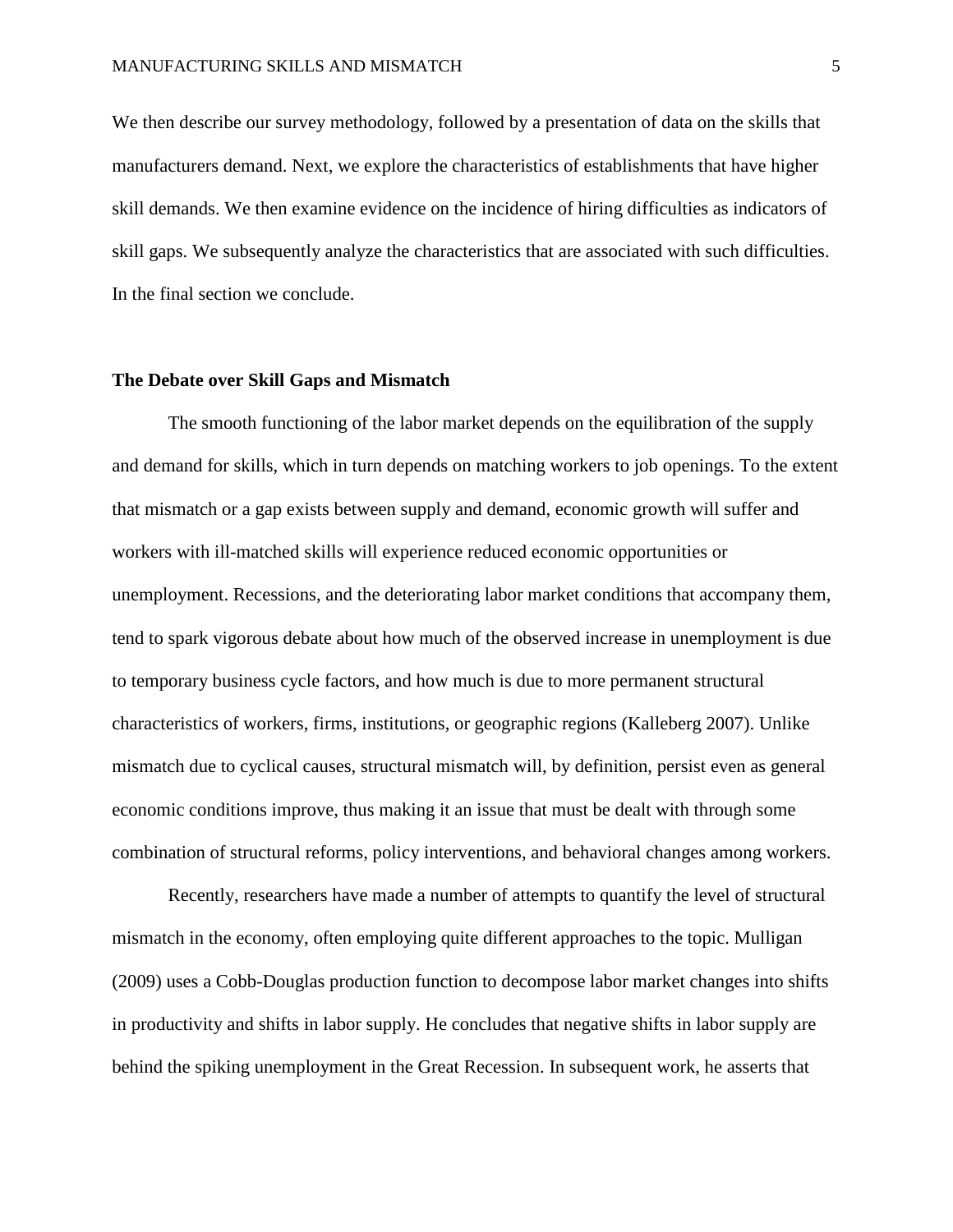comparison of the incidence of government benefit programs with unemployment patterns implies that the labor market disincentives associated with government programs are to blame (Mulligan 2011a, 2011b).

A number of researchers have composed mismatch indices in order to measure whether imbalances exist that imply structural unemployment. These indices typically employ one of two broad methodologies. The first consists of calculating the ratio of unemployment to vacancies and interpreting the variation in this measure across industries as a sign of structural mismatch. This methodology is conceptually similar to a Beveridge-curve approach to mismatch. The second methodology consists of estimating industry demand for various skills, subtracting estimated regional supply of these skills, and labeling the difference a measure of mismatch.

Utilizing the first, Beveridge-style methodology, Sahin et al. (2012) find that labor market mismatch may be responsible for up to a third of the increase in unemployment from the Great Recession.<sup>[1](#page-5-0)</sup> Canon, Chen, and Marifian (2013) calculate several alternative indices of this sort and conclude that mismatch could explain up to 51% of the unemployment increase. Estevau and Tsounta (2011) employ a version of the supply/demand index methodology to find that mismatch may account for 20 to 30 percent of the rise in unemployment. Other researchers using variations of this latter methodology also find a significant role for structural mismatch (Rothwell 2012; Carnevale, Smith, and Strohl 2012; Manyika et al. 2011).

If these conclusions are accurate, they imply that improvements in the overall economy will be insufficient to return America to pre-recession levels of unemployment in the absence of structural reforms. However, before sounding alarm bells, it is worth asking what these various measures of labor market mismatch have in fact taught us. Unfortunately, while some of these

<span id="page-5-0"></span> $1$  Sahin et al. (2012) emphasize the fact that they see cyclical factors as the primary force behind the spike in unemployment. Nevertheless, as noted above, their results imply a non-trivial role for structural factors.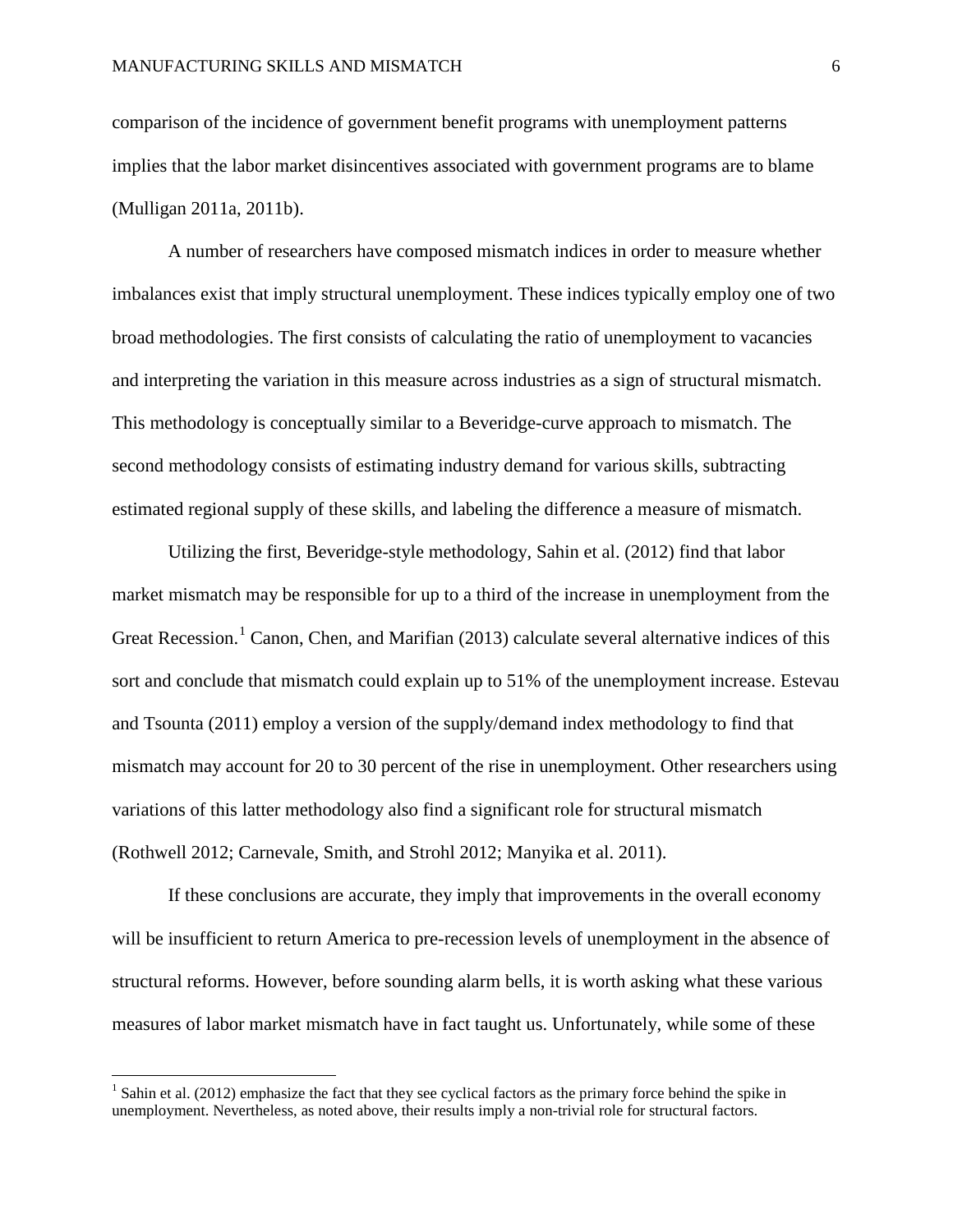research efforts are informative in that they point to issues worthy of more investigation, many of these attempts to measure labor market mismatch suffer from critical shortcomings. First, in order to be useful for policy purposes, it's necessary to identify the mechanisms that are driving labor market mismatch. Approaches such as Mulligan (2009) basically assume a mechanism and test for it by utilizing extremely specific functional forms that abstract away all complicating factors in the actual labor market. On the other hand, the mismatch indices are so general that it is often unclear what is being measured. They rely on highly aggregated data, are often conceptually vague, and lack the ability to identify underlying mechanisms. Industry unemployment/vacancy ratios could diverge due to a skills gap, geographic immobility, or a host of other factors. Even granting the relevance of general mismatch measures that obscure underlying causes, many of the indices are highly sensitive to cyclicality, thus calling into question the structural nature of the results (see Canon, Chen, and Marifian (2013) and Lazear and Spletzer (2012) for indications of cyclicality). Furthermore, as Rothstein (2012) notes, the Beveridge curve does not necessarily measure labor market tightness (and hence mismatch) because changes in firm strategy regarding recruitment intensity and wages can shift the curve independent of structural factors such as matching efficiency or the deficient skills of the workforce.

Supply/demand indices would seem to pinpoint the source of the mismatch as skillrelated, but in fact they suffer from flaws of equal magnitude. Due to data limitations, none of these supply/demand indices directly measure either the demand for or the supply of skills. Rather, they utilize education as a proxy for skill. While understandable given constraints, this assumption is very problematic. On the demand side, changing educational composition does not necessarily measure skill demands. For example, if a college-educated individual takes a job at a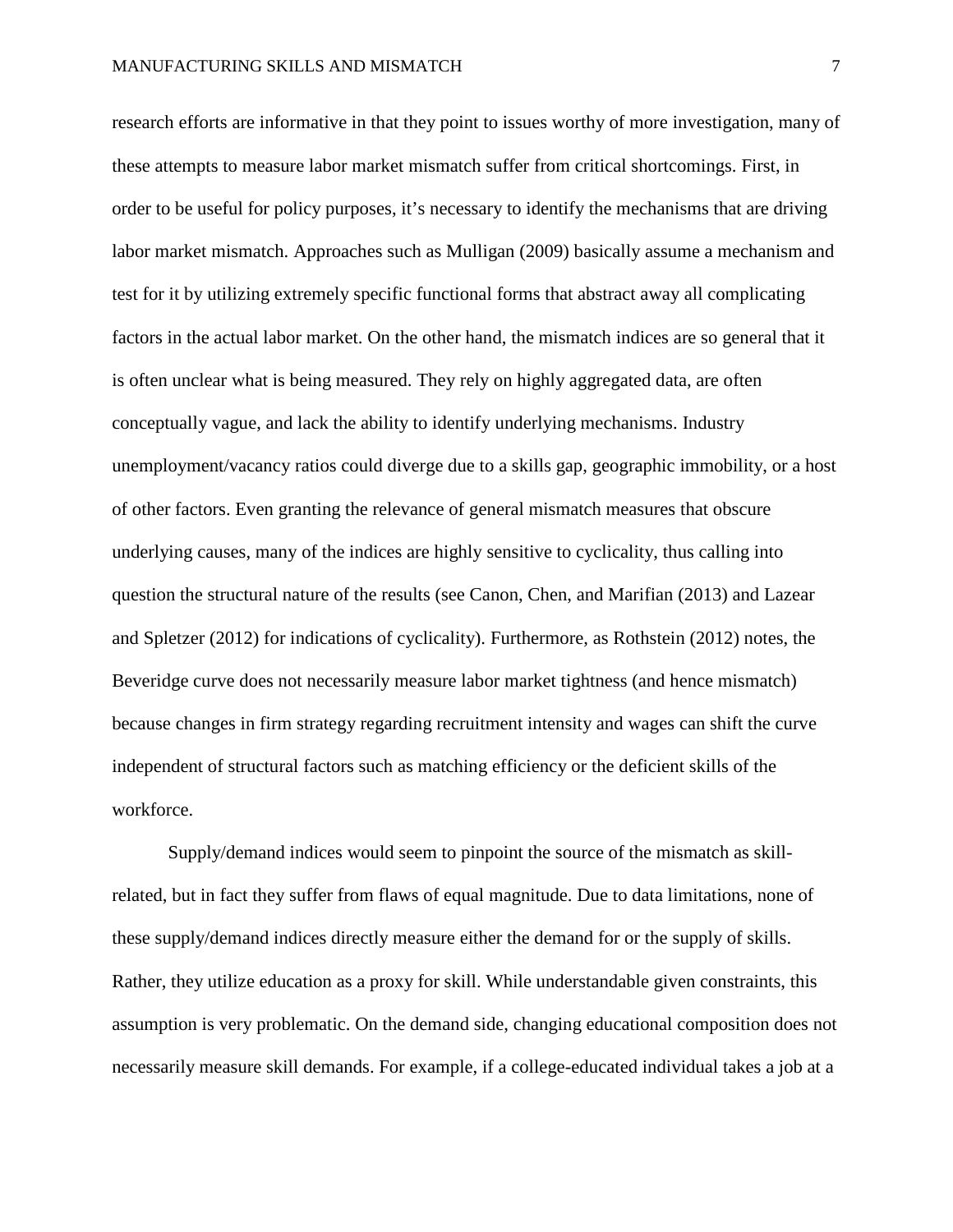coffee shop, it would be misleading to conclude that skill demands for baristas have risen (Harrington and Sum 2010). On the supply side, educational proxies obscure variation in skill levels within educational categories. Such intra-category variation is arguably the largest and most important source of skill variation as most employers do not choose between filling a vacancy with a high school graduate versus a college-educated worker but rather choose between workers of different skill levels within a given educational category. Most troubling from a methodological point of view, these supply/demand indices use educational composition to measure both supply and demand. For example, researchers might estimate skill demands by calculating national educational attainment levels by industry, and skill supplies by calculating the local educational attainment of a metro region or a population of unemployed workers. Such methods are often equivalent to noting that education varies by region or within industries. This finding is often more of a truism than a research discovery.

In addition to these methodological concerns, there are some empirical findings that call the structural mismatch results into question. Rothstein (2012) investigates a battery of empirical measures to investigate structural claims. He demonstrates that unemployment levels among industries or groups that are often asserted to be the source of structural mismatch are not unusual once prior trends are taken into account. He also shows that aggregate, industry, and group-specific wages generally do not show the pattern of increases that would be consistent with structurally tight labor markets. Lazear and Spletzer (2012) add additional evidence that cyclical factors are central to explaining the rise in unemployment associated with the recession of 2007-2009. They demonstrate that although Beveridge-style indices based on the unemployment-vacancy ratio do show variation by industry, industry-specific changes in the ratio are proportional before and after the recession, yielding an overall level of industrial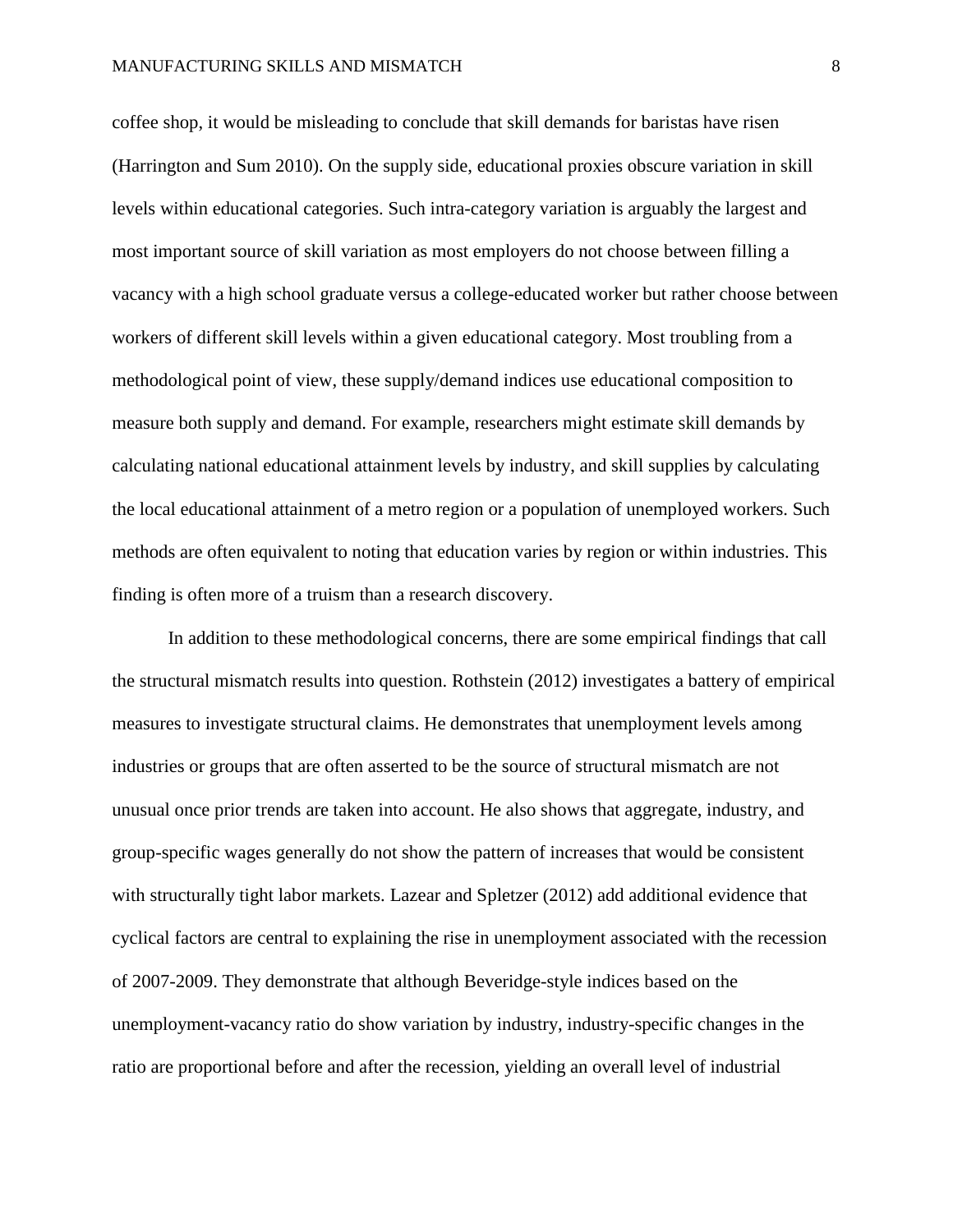mismatch in 2011 that is the same as the level that prevailed before the recession. Other researchers have similarly cast doubt on the importance of structural mismatch in explaining current economic conditions (Valletta and Kuang 2010; Dickens 2011; Daly, Hobijn, and Valletta 2011; Ghayad 2013).

Although the bulk of evidence supports the primacy of cyclical factors in explaining current elevated rates of unemployment across the entire economy (Neumark and Valletta 2012), there are several reasons why the issue of labor market mismatch remains unresolved. First, the methodologies of the debunking researchers, like those of the researchers who find structural mismatch, rely on highly aggregated data that cannot measure within-industry changes. This latter deficiency is important because much of the variation in skill demands and unemployment takes place at the intra-industry level. Speaking of labor demands, Modestino (2010, p.5) notes: "Most of the increased demand for college-educated workers in both New England and the nation comes from greater employment of college educated workers within industries and occupations." Similarly, with regard to the 2007-2009 recession, Lazear and Spletzer (2012, p.11) write: "Almost all of the action is in increasing within-industry unemployment rates, not in changes in the composition of different industries over time."

Another reason for further investigation of mismatch is that the counter-mismatch researchers discount structural explanations in part by conditioning post-recession outcomes on pre-recession trends (Rothstein 2012; Lazear and Spletzer 2012). Although this methodology is perfectly valid for determining whether structural mismatch can explain short-run changes, it lacks the ability to measure adverse labor market outcomes stemming from more long-term structural processes (such as skill-biased technical change). Employers on the ground could experience difficulties that are associated with growing trends that predated the 2007-2009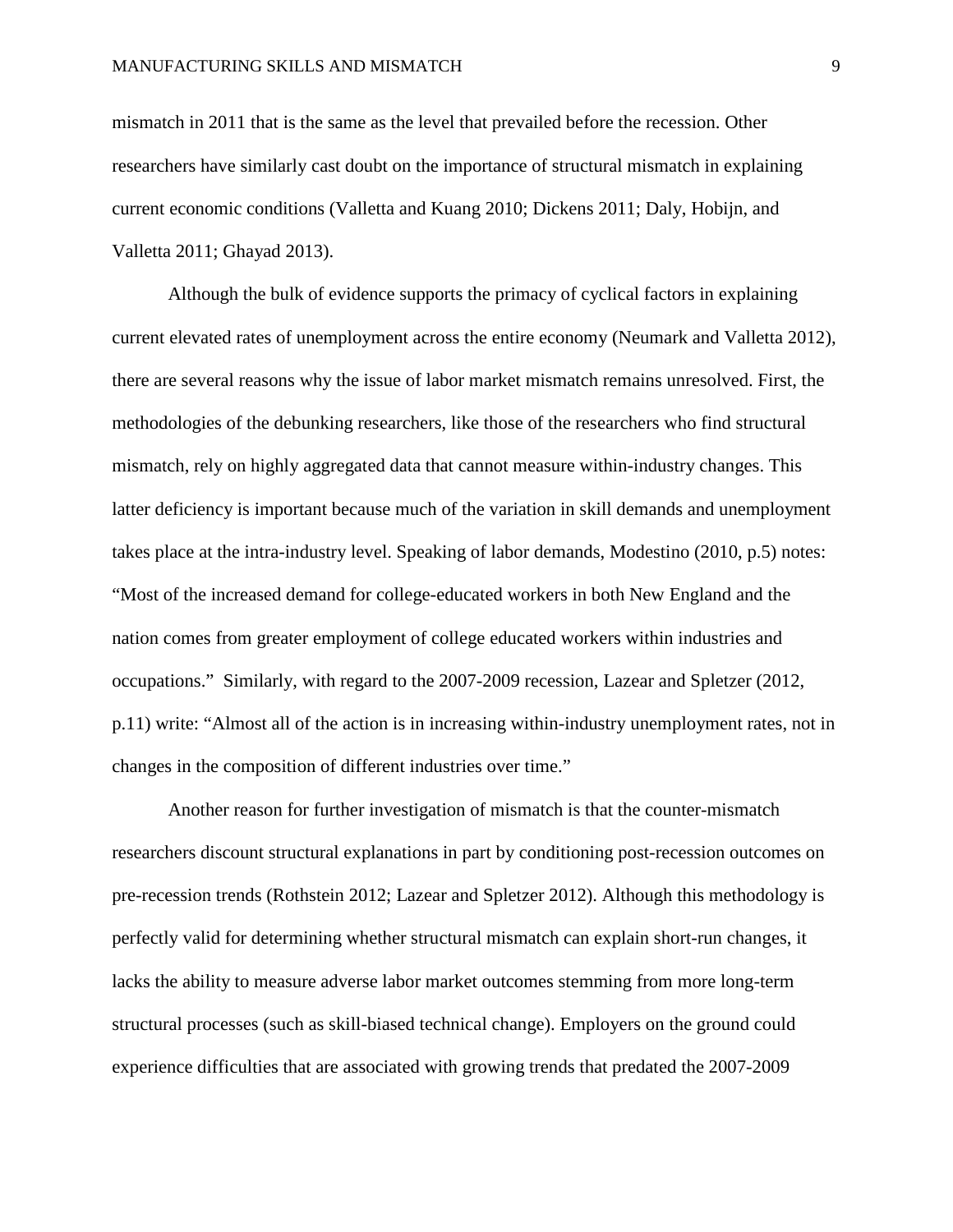recession. In addition, even if labor market mismatch is not the primary cause, the possibility that mismatch could account for a quarter to a third of unemployment increases is worthy of attention (Sahin et al. 2012). Finally, although they should be treated with caution, there are innumerable ground-level reports of employers who cannot find the skilled workers they seek (Krouse 2013, Maltby and Needleman 2012, Whoriskey 2012, Woellert 2012). Applied researchers should always seek to explain divergence between micro phenomena and macro results.

One clear way to make progress in the debate over structural mismatch is to generate better data that 1) focus on within-industry variation, and 2) identify and appropriately measure the impact of a particular policy-relevant mechanism. This paper seeks to achieve these objectives by presenting original survey data on manufacturing skills and skill mismatch ("skill gaps"). We believe that building up detailed industry-level results is a necessary complement to the more abstract aggregate methodologies. To our knowledge, our survey is the first to directly measure both concrete skill demands and skill mismatch in an industry context.

We have chosen to focus on skill gaps—as opposed to other forms of mismatch because the skills of the American workforce are a critical topic for economic policy, because there are frequent assertions that workers lack the skills to meet rising employer skill demands (Carnevale, Smith, and Strohl 2010; Manyika et al. 2011), and because the issue of skill mismatch is a constant source of public debate (Portman 2013, Emanuel 2011; Hemphill and Perry 2012, Friedman 2012, Baden 2011). Given this focus on skill mismatch, manufacturing offers a number of compelling features as a subject of investigation. First, arguments about skill mismatch are frequently applied to manufacturing. In a 2011 survey, the National Association of Manufacturers (NAM), in conjunction with Deloitte, concluded that "as many as 600,000 jobs are going unfilled" even in the face of an unemployment rate that at the time hovered around 9%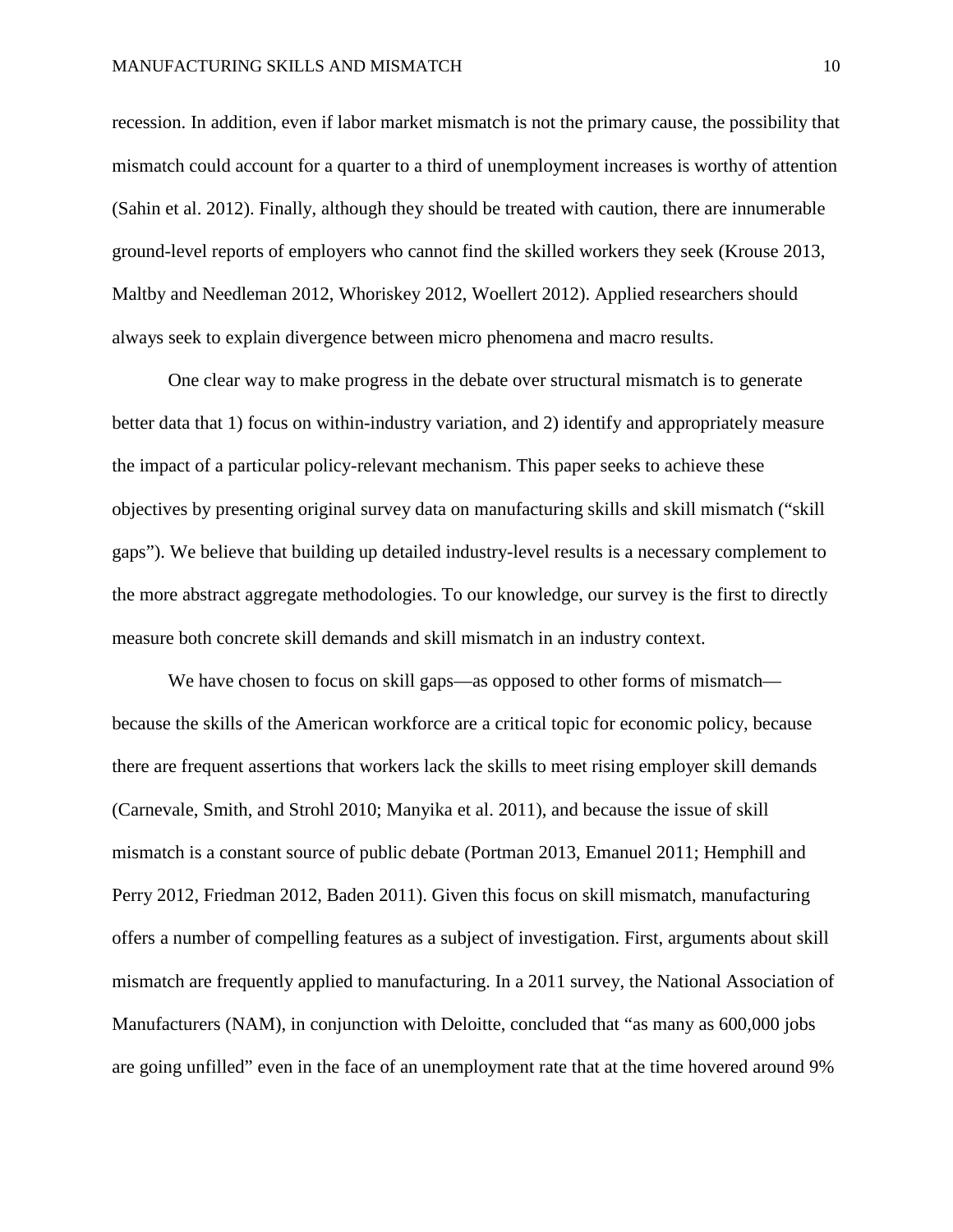(Deloitte 2011). The same survey indicated that 67% of manufacturing respondents reported a "moderate to severe shortage of available, qualified workers." A full 74% reported that lack of skilled production workers had had a "significant negative impact on [their] company's ability to expand operations or improve productivity" (Deloitte 2011). The fact that such reports could emerge following a period where manufacturing employment declined by one third from 2000 to 2010—thus creating a reserve army of millions of trained manufacturing workers—begs the question of whether structural mismatch is to blame. Likewise, clear evidence that manufacturing wages have not risen for skilled production workers despite these claims of labor market tightness provides further impetus for investigation (Osterman and Weaver, forthcoming).

A second reason for examining manufacturing is that it is a generally capital intensive sector that is sensitive to technology shocks. Because some of the key theories about sources of mismatch-generating shifts in skill demands and supplies involve technology shocks (Autor, Levy, and Murnane 2003; Brynjolfsson and McAfee 2012), manufacturing is a logical place to look for these effects. On a related note, manufacturing is also a sector where technical skills such as computer and math skills—are thought to be important. Given that these skills are often at the center of the skill debate, manufacturing provides fertile ground for inquiry.

Finally, despite its recent troubles, the manufacturing sector remains of interest due to its size and characteristics. It accounts for 12 percent of GDP, and it is responsible for about 70 percent of industry research and development spending (Bureau of Economic Analysis 2013, Ezell and Atkinson 2011). As a broad sector with substantial variation (high-tech vs. low-tech, domestic vs. export focus, etc.), it provides a productive test case for the exploration of skill demands and skill gaps.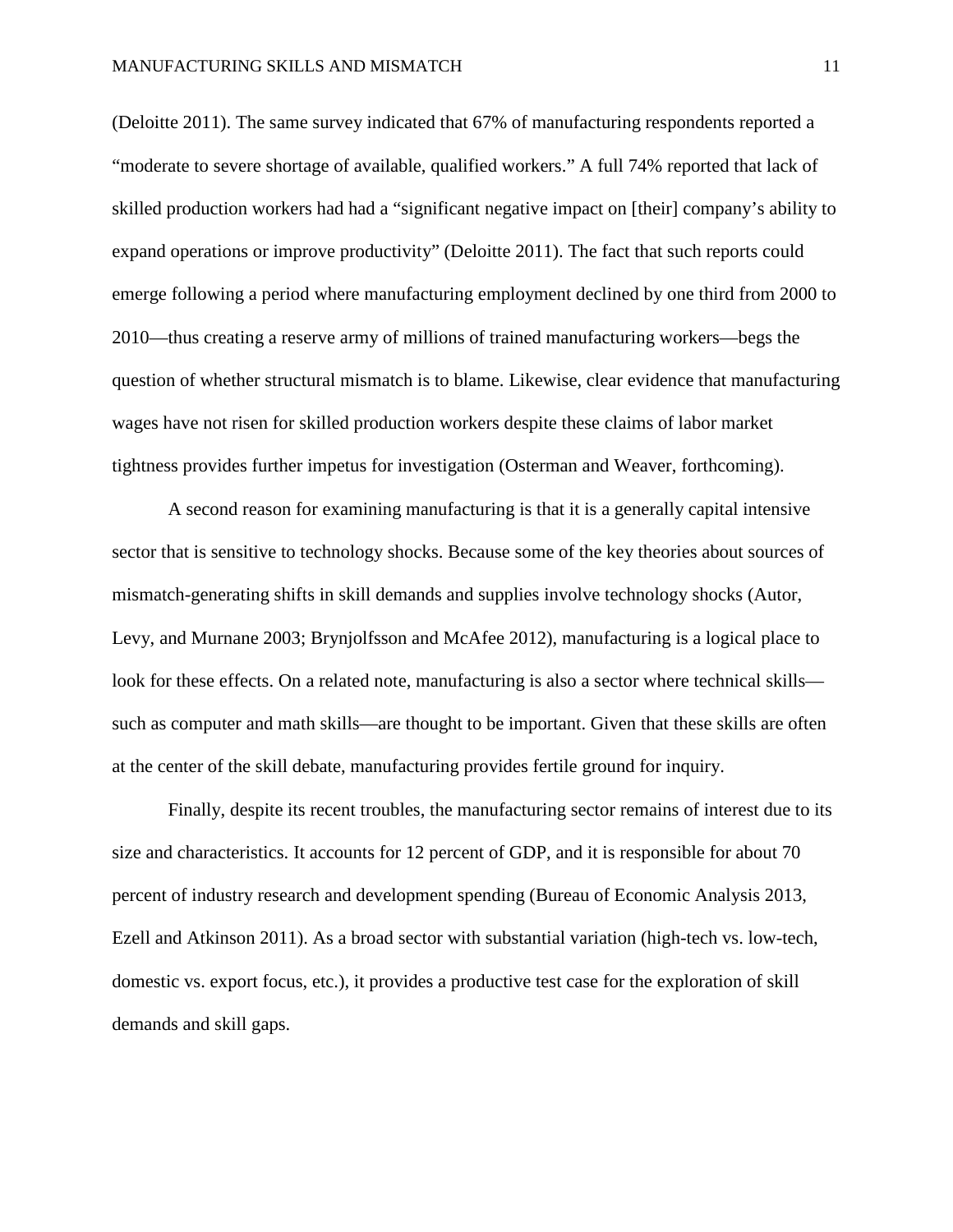# **Empirical Strategy**

In order to gain traction on the question of whether skill gaps exist in the manufacturing sector, it is essential to directly measure skills and skill gaps. We seek to answer four questions via empirical analysis of our survey data: 1) what skills do manufacturers demand?, 2) what are the characteristics of establishments that demand higher skill levels?, 3) how widespread are extended hiring problems in the manufacturing sector?, and 4) for establishments with hiring difficulties, are these problems associated with higher skill demands or with the types of establishments that we have shown to have higher skill demands? As will be discussed below, we quantify hiring difficulties by measuring the number of core production worker vacancies that persist for three months or more.

We have two basic hypotheses. First, if skill gaps are a widespread problem in manufacturing, then extended core worker vacancies should be a widespread problem. As a benchmark definition of widespread, we can use the Deloitte/NAM survey finding that 74% of manufacturers report that a lack of skilled production workers had a significant negative impact on their operations (Deloitte 2011). Second, if skill gaps are a simple function of inadequate workforce skills, then extended vacancies should be positively and significantly related to both higher skill demands *and* to the types of establishments that have significantly higher skill demands. If extended vacancies are associated with skill demands in general but not with certain types of establishments that have significantly higher skill demands, this result would imply that skill gaps are not a simple or mechanical function of workforce skills and that other factors mediate the relationship. From a policy perspective, finding a mechanical relationship would imply that all policy interventions should simply focus on skill training and education. By contrast, a finding that the relationship is mediated by other factors would suggest that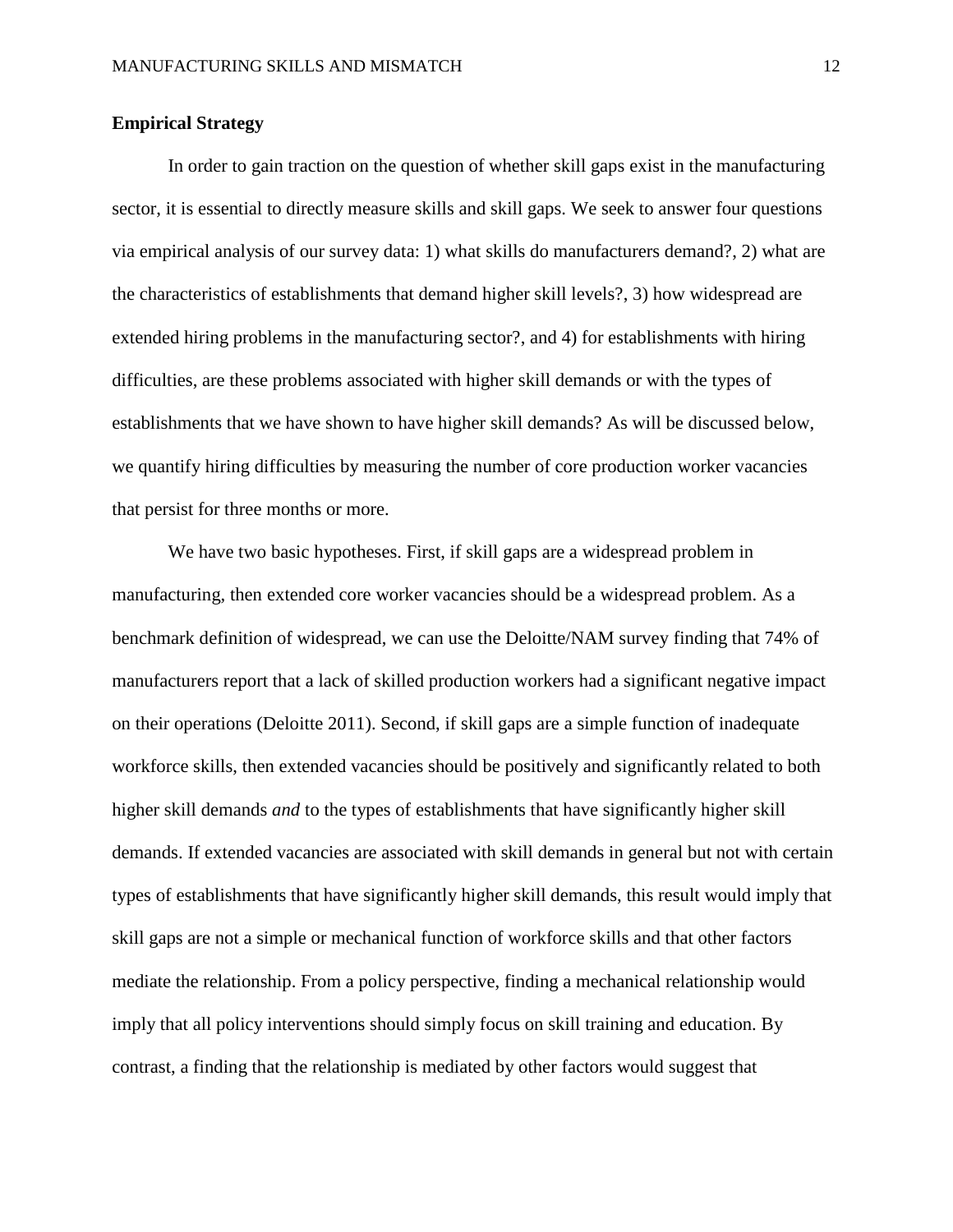considerations such as firm-level strategy or the institutional environment may be important in addressing the issue. The nature of these other factors would be a topic for further research.

# **Survey Methodology**

As part of the Massachusetts Institute of Technology's Production in the Innovation Economy (PIE) project, we developed an original survey instrument that was mailed to 2,700 nationally representative manufacturing establishments with at least 10 employees beginning in October [2](#page-12-0)012.<sup>2</sup> The PIE survey focused on concrete skill questions, hiring and vacancy patterns, and establishment characteristics. The sample was randomly selected on a stratified basis from Dun & Bradstreet's database to reflect the frequency of different establishment sizes based on 2010 employment data from the Census Bureau's County Business Patterns survey. The sample was also trimmed to exclude industry codes for the baking, quick printing, and publishing industries.<sup>[3](#page-12-1)</sup>

The survey administrators called each firm in the sample to identify the individual who would be the most appropriate respondent. The target respondents were either plant managers or human resources staff with knowledge of operations. As an incentive, and as compensation for response time, a \$10 bill was included with each survey packet. Excluding the ineligible establishments, incorrect addresses, and the unusable surveys, the total response rate was 35.7 percent, yielding 903 completed surveys. Responses were submitted from October 2012 to January 2013.<sup>[4](#page-12-2)</sup>

<span id="page-12-0"></span><sup>&</sup>lt;sup>2</sup> For more information on the PIE project and its overall results, see Suzanne Berger, "Making in America," Cambridge, MA: MIT Press, 2013.

<span id="page-12-1"></span> $3$  We excluded these sectors because we feel that the industry dynamics associated with quick printers (such as FedEx/Kinkos), small bakeries, and newspaper/book publishers differs substantially from other manufacturing establishments.

<span id="page-12-2"></span> $4$  The results presented in this article include additional surveys submitted in January 2013 that were excluded from Osterman and Weaver (forthcoming).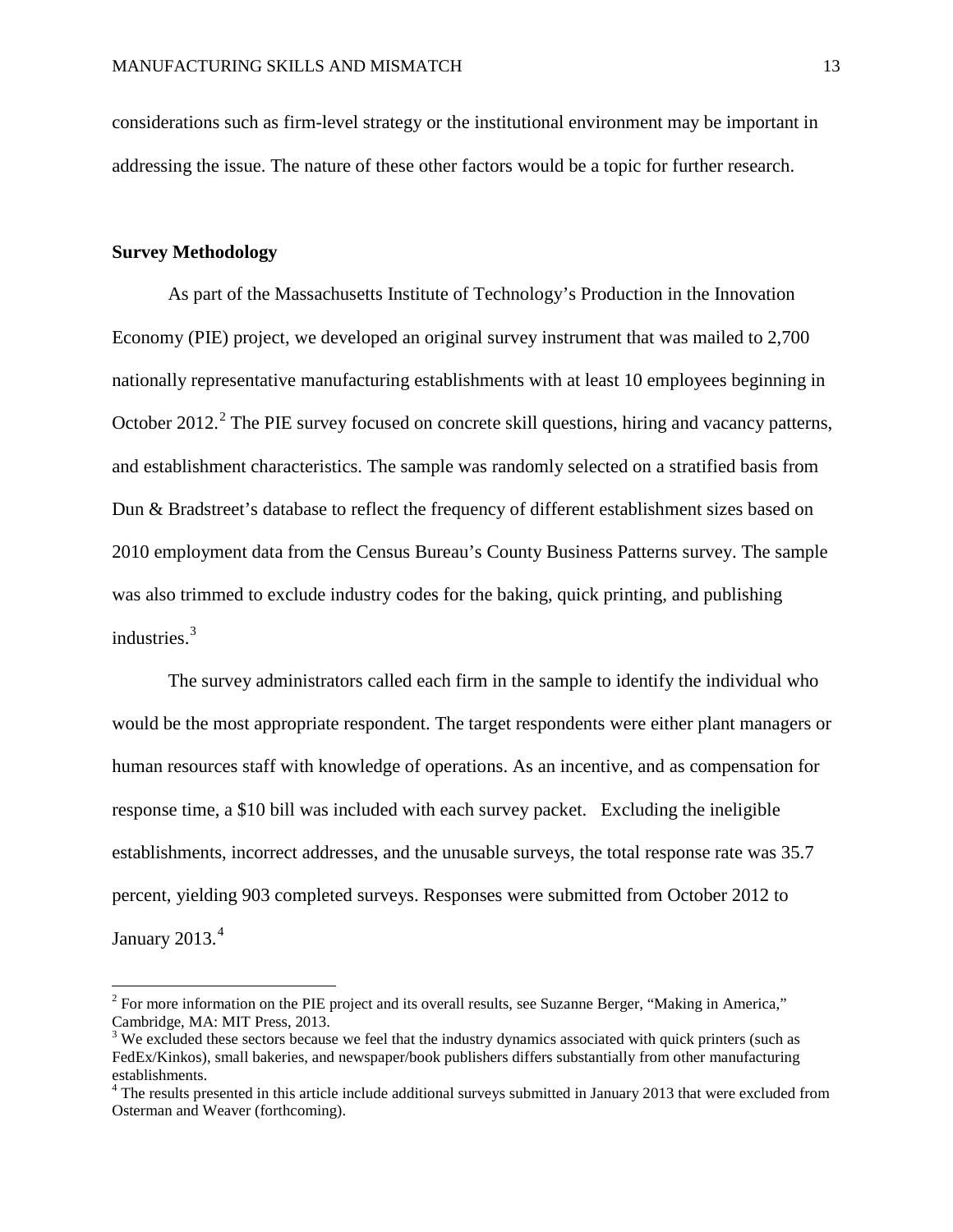To test the quality of the data we took two steps: a bias analysis using data available in the Dunn and Bradstreet universe on respondents and non-respondents to determine what response biases might exist, and, secondly, a comparison of patterns in our survey with those in the Census Bureau's Current Population Survey (CPS) in order to assess external validity.

We conducted the response bias analysis by using a linear probability model to regress an indicator for completing the survey on indicators for the various establishment size categories, indicators for geographic region, and indicators for two-digit SIC codes. [5](#page-13-0) The results indicate that the largest size categories of establishments—those with more than 100 employees—were 12-20 percent less likely to respond.<sup>[6](#page-13-1)</sup> We employ establishment size weights in our descriptive statistics to correct for these deviations. We also control for employment size in our regression specifications. Establishments in the South were eight percent less likely to respond than their counterparts in the Northeast. Other geographic differences were insignificant. Out of the 20 two-digit industry SIC codes, five were significantly more likely to respond than the base category of food products, with increased response probabilities in the 8-12 percent range. These sectors were: rubber and miscellaneous plastic; stone, clay, glass, and concrete; fabricated metal; industrial machinery and equipment; and electronic equipment except computers. Many of these are establishments in the size category—less than 100 employees—that was most likely to respond. Our use of establishment size weights and employment controls should mitigate this issue.

To test the external validity and data quality of our survey after the application of the relevant weights, we calculated a number of statistics on the profile of the production workers covered by the survey and compared these with comparable statistics on manufacturing

<span id="page-13-0"></span><sup>&</sup>lt;sup>5</sup> We conducted this bias analysis with SIC rather than NAICS codes because only SIC codes were available for the nonrespondents in the sample.

<span id="page-13-1"></span><sup>&</sup>lt;sup>6</sup> Results are available upon request from the authors.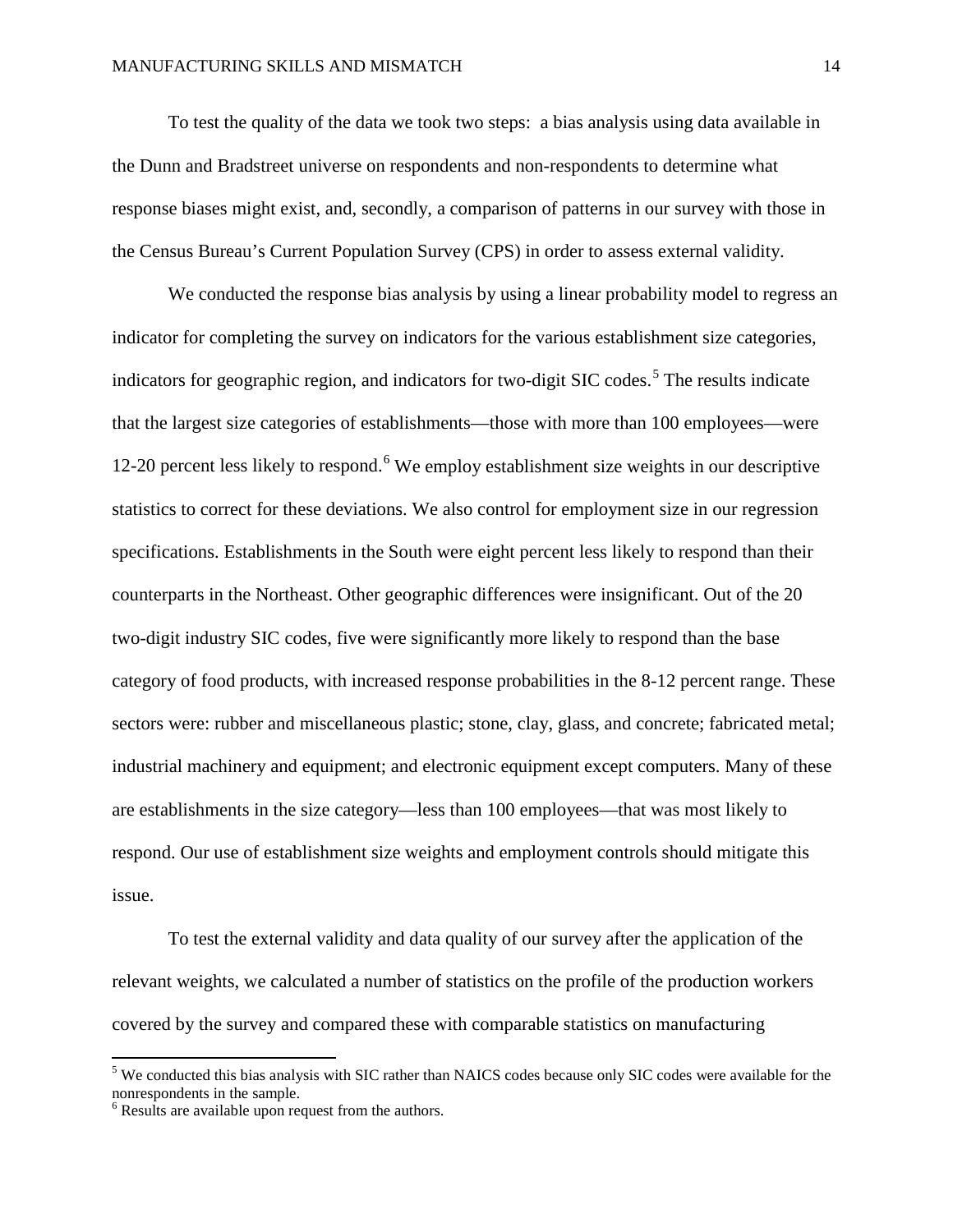production workers from the CPS. We should note that because the PIE Survey is an establishment survey and the CPS is a household survey, we expect some deviation between the two surveys.<sup>[7](#page-14-0)</sup> The key question is whether the broad data patterns are similar. Table 1 contains the comparison data.

|                                                                                                                                                                                                                                                                                            | PIE   | <b>CPS</b><br>(2012) |  |  |  |
|--------------------------------------------------------------------------------------------------------------------------------------------------------------------------------------------------------------------------------------------------------------------------------------------|-------|----------------------|--|--|--|
| Hourly wage                                                                                                                                                                                                                                                                                | 16.95 | $16.49*$             |  |  |  |
| Union                                                                                                                                                                                                                                                                                      | 18.1% | 13.7%*               |  |  |  |
| Female                                                                                                                                                                                                                                                                                     | 26.7% | 26.6%                |  |  |  |
| Age 30 or less                                                                                                                                                                                                                                                                             | 20.6% | 21.3%                |  |  |  |
| Age 31-40                                                                                                                                                                                                                                                                                  | 27.5% | $22%$ *              |  |  |  |
| Age 41-55                                                                                                                                                                                                                                                                                  | 35.8% | 38.8%*               |  |  |  |
| Age 56 plus                                                                                                                                                                                                                                                                                | 16.1% | 17.9%*               |  |  |  |
| Source: PIE Manufacturing Survey and Current Population<br>Survey NBER Merged Outgoing Rotation Group (MORG) data.<br>Note: We have used employment weights for the PIE survey<br>and individual earnings weights for the CPS.<br>*=significant differences at 95 percent level or higher. |       |                      |  |  |  |

**Table 1. Comparison of PIE and CPS Data**

We can see from examination of Table 1 that although there are a number of statistically significant differences between means in the two surveys, the magnitude of these differences is generally modest. Average wages for production workers are quite close, and both datasets show almost identical percentages of female production workers. The PIE survey has somewhat greater union representation among production workers (18 percent vs. 14 percent). In terms of age structure, the percentages of young (less than 30 years old) and old (56 years old or older) workers were very similar, while the PIE survey reports higher percentages of young middle aged workers (aged 31-40) than the CPS (28 percent vs. 22 percent). The CPS reports a

<span id="page-14-0"></span><sup>&</sup>lt;sup>7</sup> We chose to validate our data with the CPS rather than with an establishment survey such as the Bureau of Labor Statistics' Current Employment Statistics (CES) survey because the CES includes working supervisors in its definition of production workers. As a result, wages and some other workforce characteristics are not comparable between the PIE survey and the CES.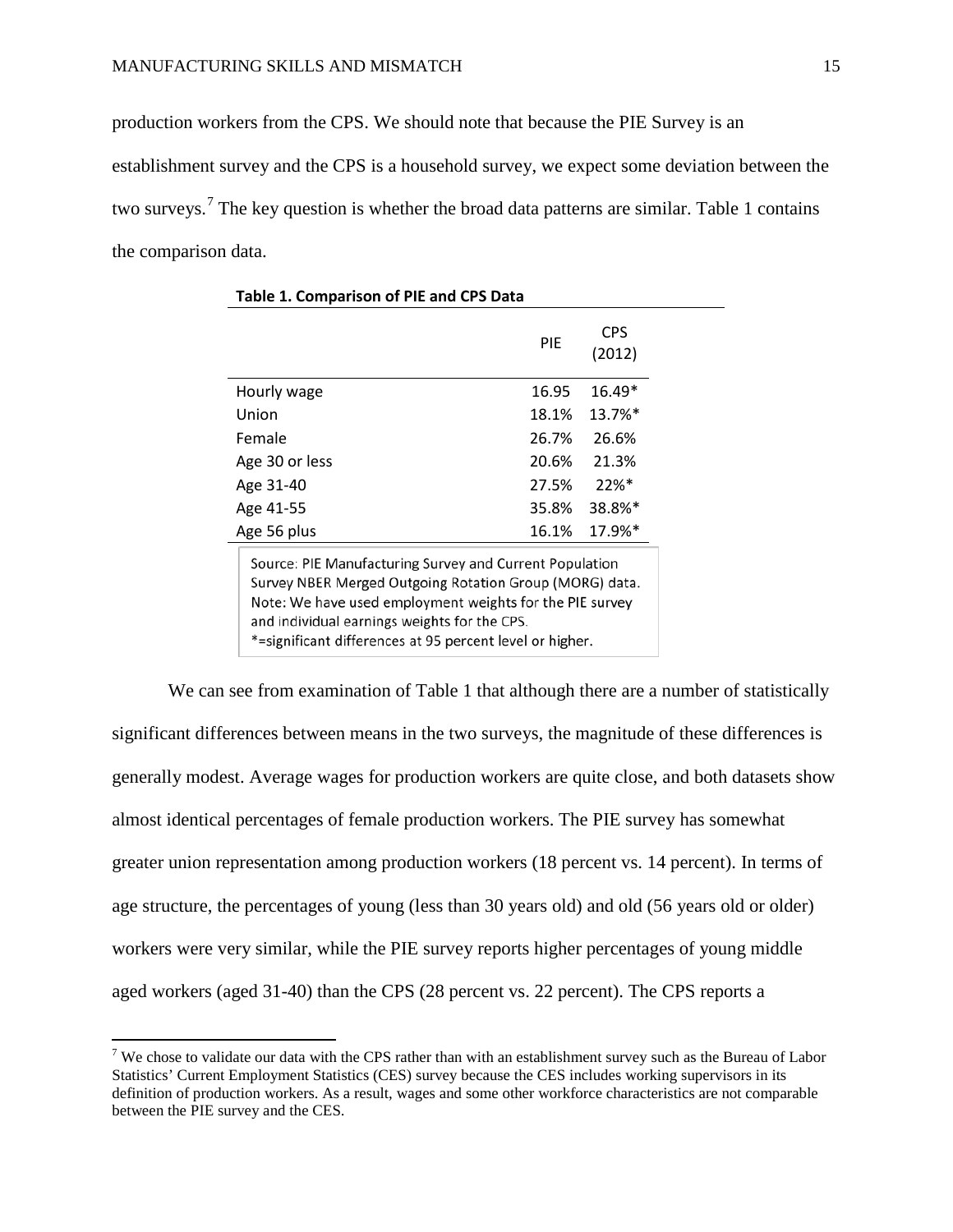correspondingly greater percentage of older middle aged workers. Overall, these differences are modest and imply that the PIE survey is faithfully capturing data on manufacturing production workers and the establishments at which they are employed.

# **Skill Demands**

We can now turn to the question of what skills employers actually demand. It would not be informative to ask specific questions about skills or hiring that characterize the entire manufacturing workforce (production employees, managers, clerical workers, etc.) since no generalization would be accurate across the entire spectrum of jobs. Therefore, for questions concerning skills, demographics, and hiring, the survey asked respondents to answer based on their "core" workers. These were defined as the employees who are most critical to the production process (for other examples of this approach see Ben-Ner and Urtasun 2013 and Osterman 1995). Examples of occupational titles that respondents classified as core workers include manufacturing associates, fabricators, assemblers, production technicians, and process operators. We asked respondents to base their answers on permanent employees, as opposed to temporary staff or independent contractors. On average permanent core employees represented 63 percent of total employment in the survey establishments.

In the survey we posed a battery of concrete questions about the skills required to perform core production jobs. For example, with respect to reading skills we asked four questions: whether the job requires reading basic instruction manuals, complex technical documents, any document longer than five pages, or articles in trade journals. With regard to computers and technology, we asked whether the job requires skills ranging from internet search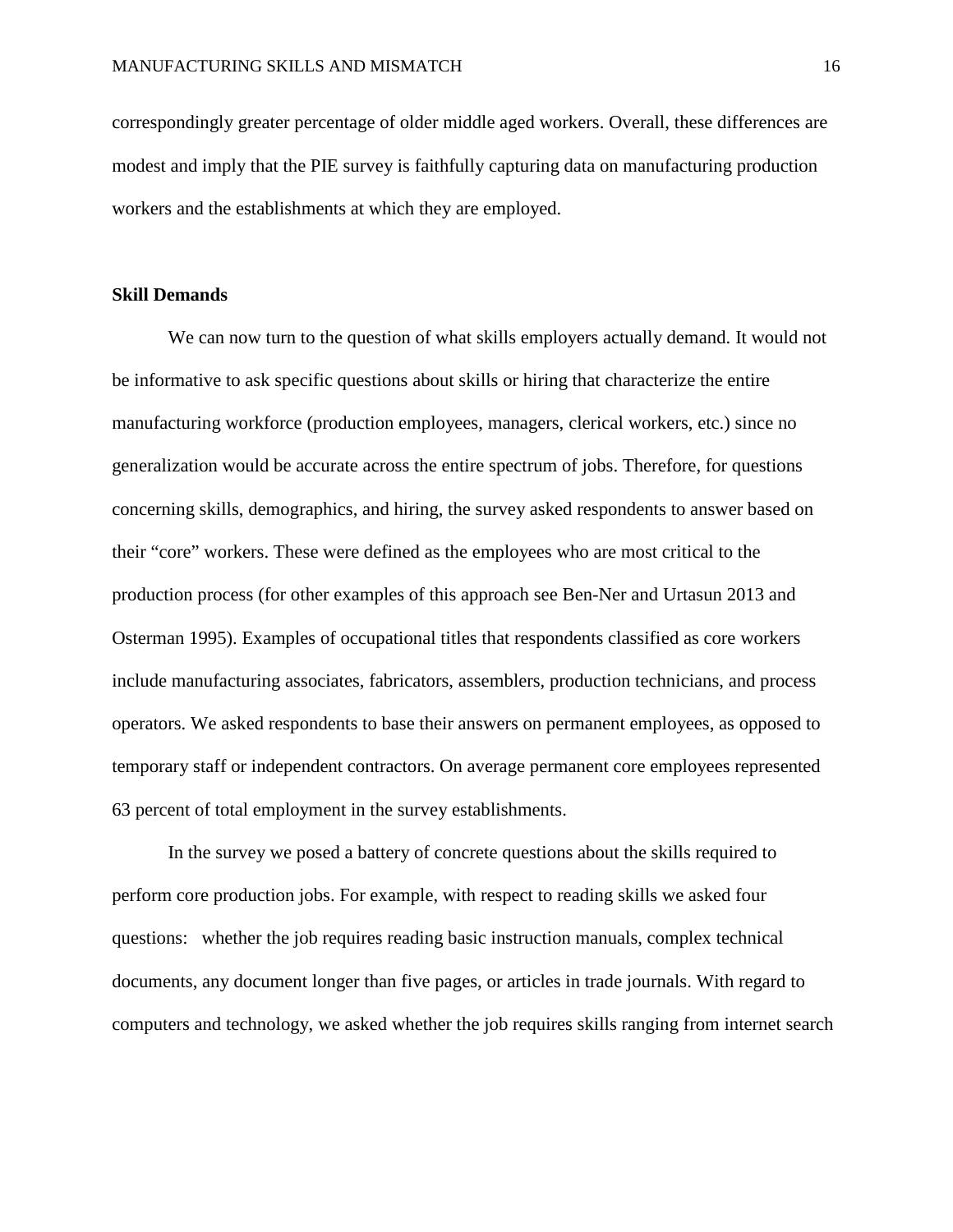capabilities to computer-aided design skills to computer-numerically controlled (CNC) programming.

We categorized skills in two groups: basic and extended. Basic skills involve lower level skill demands in each category, while extended skills involve elevated skill demands. For example, in the math category we defined basic math as addition/subtraction, multiplication/division, and fractions/decimals/percentages. Extended math consists of algebra, geometry, trigonometry, probability, statistics, calculus, and other advanced math demands. More detailed information on survey questions and design is available in Osterman and Weaver (forthcoming). Tables 2 and 3 contain the basic and extended skill results.

|                                                                                          | All<br>Establishments |
|------------------------------------------------------------------------------------------|-----------------------|
| Basic reading (ability to read basic instruction<br>manuals)                             | 75.6%                 |
| Basic writing (ability to write short notes,<br>memos, reports less than one page long)  | 60.5%                 |
| Basic math (ability to perform all of math<br>categories below)                          | 74.0%                 |
| Addition and subtraction                                                                 |                       |
| Multiplication and division                                                              |                       |
| Fractions, decimals, or percentages                                                      |                       |
| Require basic reading, writing, and math                                                 | 42.4%                 |
| Require use of computers several times per<br>week or more frequently                    | 62.3%                 |
| Ability to use word processing software or<br>ability to search Internet for information | 41.7%                 |

# **Table 2. Basic Skill Demands for Core Production Jobs**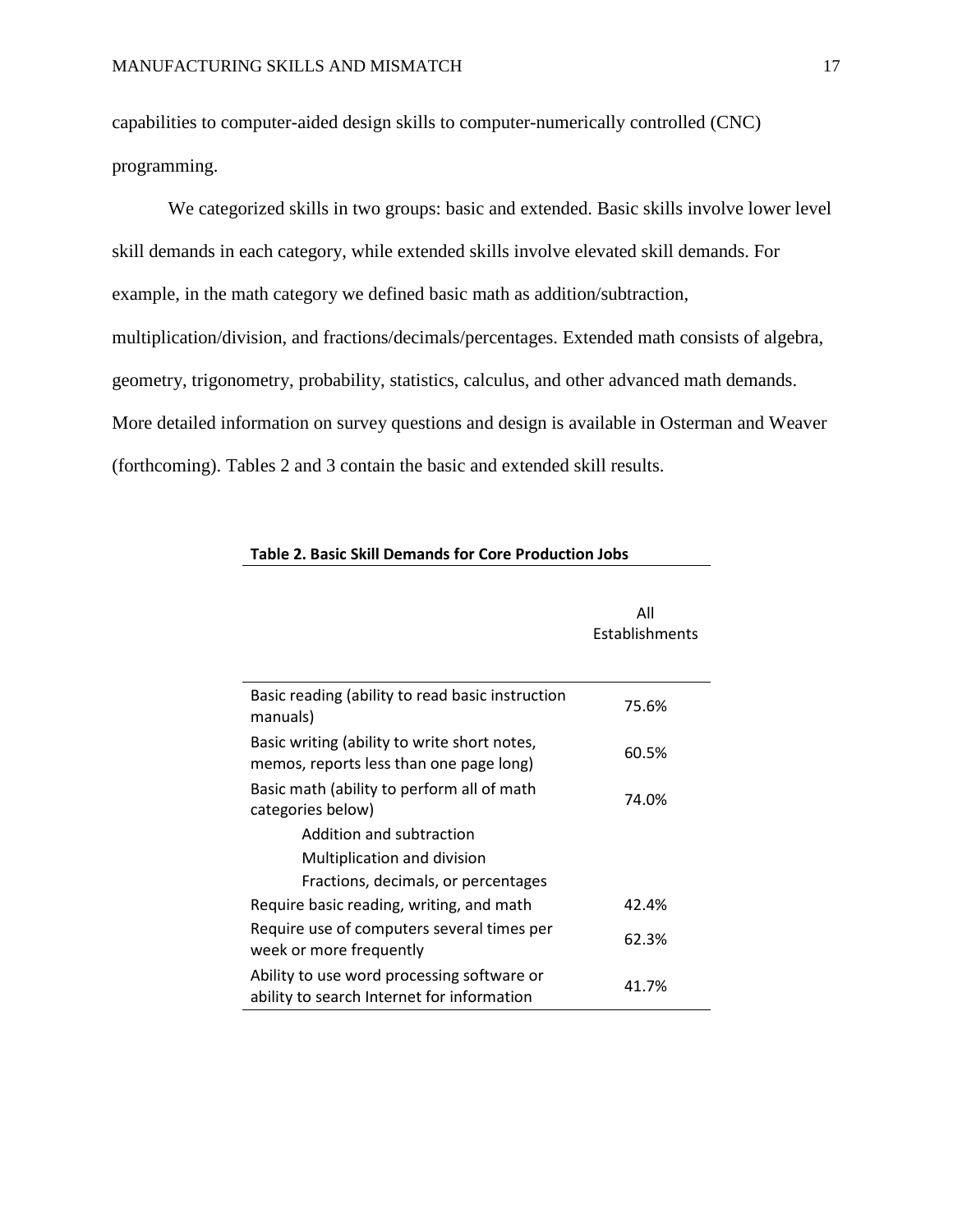Demand for particular basic skills is widespread. Seventy-six percent of establishments require basic reading for their core production positions, while 74 percent require the ability to perform a bundle of basic math skills (addition/subtraction, multiplication/division, and fractions/decimals). Sixty-two percent of establishments require computer usage on at least a weekly basis, and 42% require either basic word processing or the ability to perform Internet searches for information. What is striking, however, is how modest these demands are. Only 42 percent of establishments require all of the basic reading, writing, and math skills.

With regard to extended skills, extended reading and extended computing are the most frequently demanded higher-level skills, with 53 percent and 42 percent of establishments requiring these for core production workers, respectively. By contrast, only 22 percent of establishments require higher-level writing. In addition to academic skills, we asked a question about whether the establishment required a unique skill that that other firms in the area do not require. About one quarter of establishments reported such a requirement.

As with basic skill demands, the extended skill demands are notable for their modesty, particularly with regard to math. Only 38 percent of establishments require at least one of the extended math skills (Table 3). The breakdown in math demands is even more revealing. While just under a third of establishments require algebra, geometry or trigonometry, only seven percent require calculus or other similar advanced mathematics. Thus even among some of the more demanding establishments, the math requirements for core production workers in America are mostly at a level that is attainable by a talented high-school graduate or, without question, a community college graduate.

After reading and math, computer capabilities are the next most commonly required higher-level skills. Twenty-eight percent of establishments require core workers to be able to use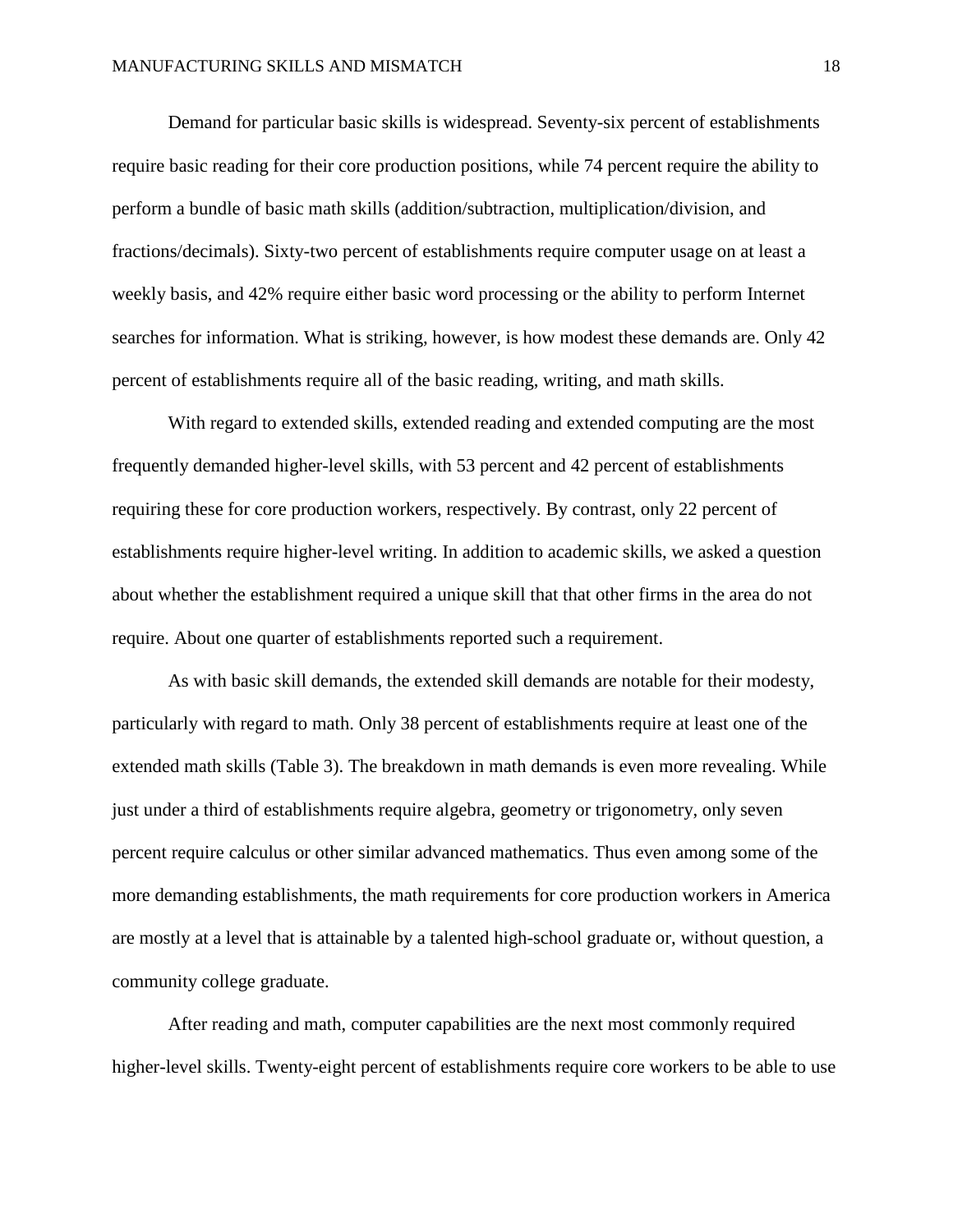computer-aided design or manufacturing (CAD/CAM) software, while a similar percentage require the use of some other type of engineering or manufacturing software. Only 19 percent require computer programming skills. Overall, 42 percent of establishments require some type of extended computer capability.

|                                                                                                | All<br>Establishments |
|------------------------------------------------------------------------------------------------|-----------------------|
| <b>Extended reading</b>                                                                        | 52.6%                 |
| <b>Extended writing</b>                                                                        | 22.1%                 |
| Extended math (ability to perform any of<br>three math categories below)                       | 38.0%                 |
| Algebra, geometry, or trigonometry                                                             | 31.5%                 |
| Probability or statistics                                                                      | 13.6%                 |
| Calculus or other advanced<br>mathematics                                                      | 7.4%                  |
| <b>Extended computer</b>                                                                       | 41.9%                 |
| Use CAD/CAM                                                                                    | 28.4%                 |
| Use other engineering or<br>manufacturing software                                             | 29.2%                 |
| Ability to write computer programs<br>(such as program a CNC machine for a<br>new piece, etc.) | 18.6%                 |
| Unique skill                                                                                   | 25.9%                 |

#### **Table 3. Extended Skill Demands for Core Production Jobs**

Source: PIE Manufacturing Survey.

Although the skill debate in America frequently focuses on "hard," STEM-related skills, there is another line of thought that argues that soft skills—such as the ability to work in teams are increasingly important to modern high-productivity production systems (Osterman 1995; Gale, Wojan, and Olmstead 2002; Heckman and Kautz 2012). In this view, demands have risen for both interpersonal skills and for skills involving worker initiative and problem-solving. We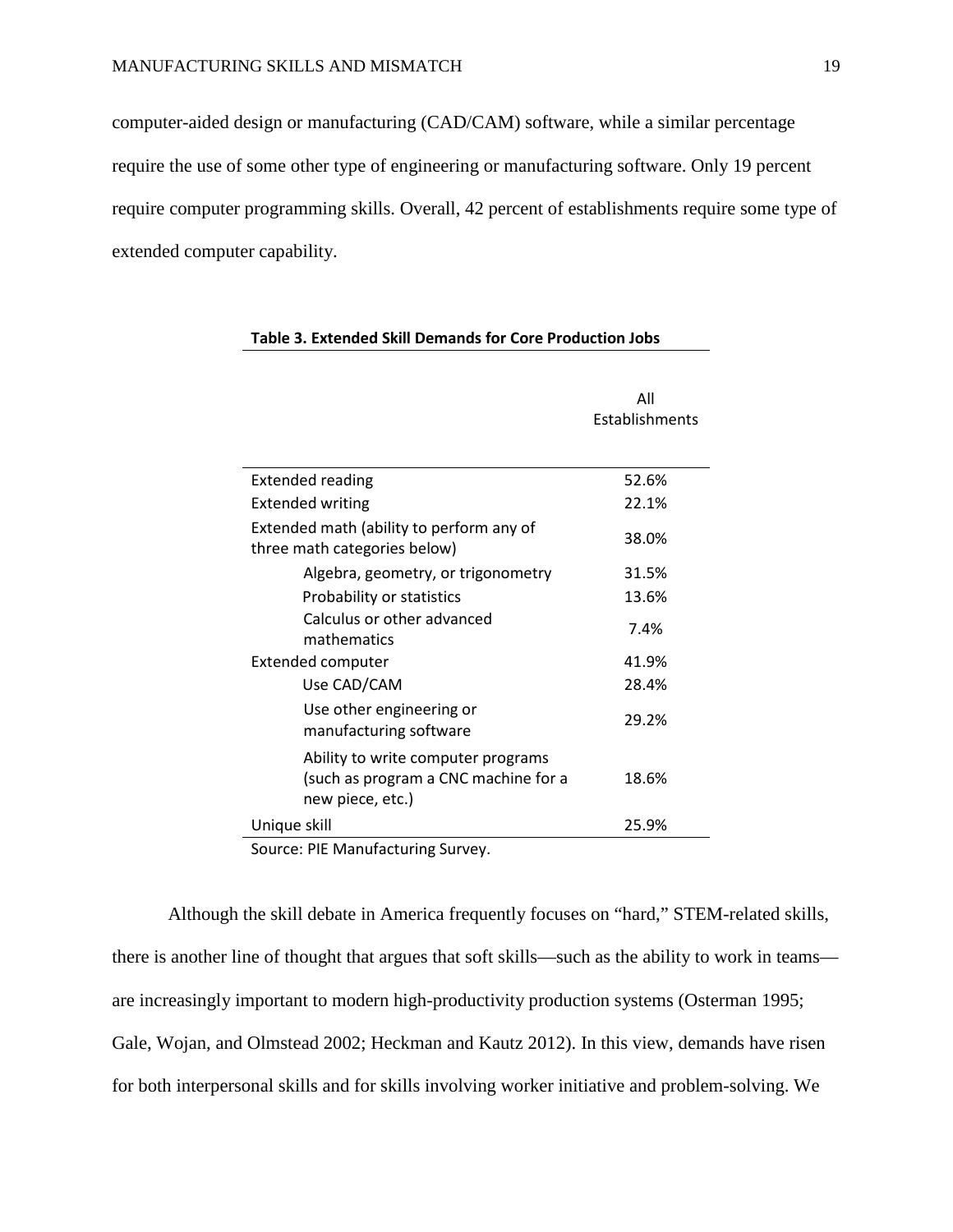asked a variety of questions to gauge the levels of demand in these areas. Table 4 contains the percentages of establishments that reported these various skills were "very important" for core production positions, as well as the percentages that reported either "very important" or "moderately important." The results contain several notable features. First, a large majority of manufacturing establishments—more than eight in ten—place high importance on cooperation with fellow employees. Just under two-thirds of respondents also selected the ability to work in teams as a critical skill for core workers. Two other skills that received high ratings were the ability to assess the quality of output, and the ability to take steps to fix quality problems. Seventy-one and 76 percent of establishments cited these quality-related

|                                                                    | Very<br>Important | Very or<br>Moderately<br>Important |
|--------------------------------------------------------------------|-------------------|------------------------------------|
| Cooperation with other employees                                   | 81.2%             | 99.3%                              |
| Ability to evaluate quality of output                              | 71.0%             | 95.8%                              |
| Ability to take appropriate action if quality is not<br>acceptable | 76.3%             | 97.7%                              |
| Ability to work in teams                                           | 64.2%             | 91.1%                              |
| Ability to learn new skills                                        | 50.1%             | 89.3%                              |
| Ability to independently organize time or prioritize<br>tasks      | 45.6%             | 84.4%                              |
| Ability to solve unfamiliar problems                               | 38.8%             | 83.0%                              |
| Ability to critically evaluate different options                   | 35.7%             | 74.1%                              |
| Ability to initiate new tasks without guidance from<br>management  | 35.2%             | 80.9%                              |

**Table 4. Percent of Establishments Citing Interpersonal, Problem-Solving, and Other Soft Skills as Very or Moderately Important for Core Jobs**

Source: PIE Manufacturing Survey. For significant differences between column results and all-establishment results: \*=p-value<.10; \*\*=p-value<.05;  $***=p-value<.01$ .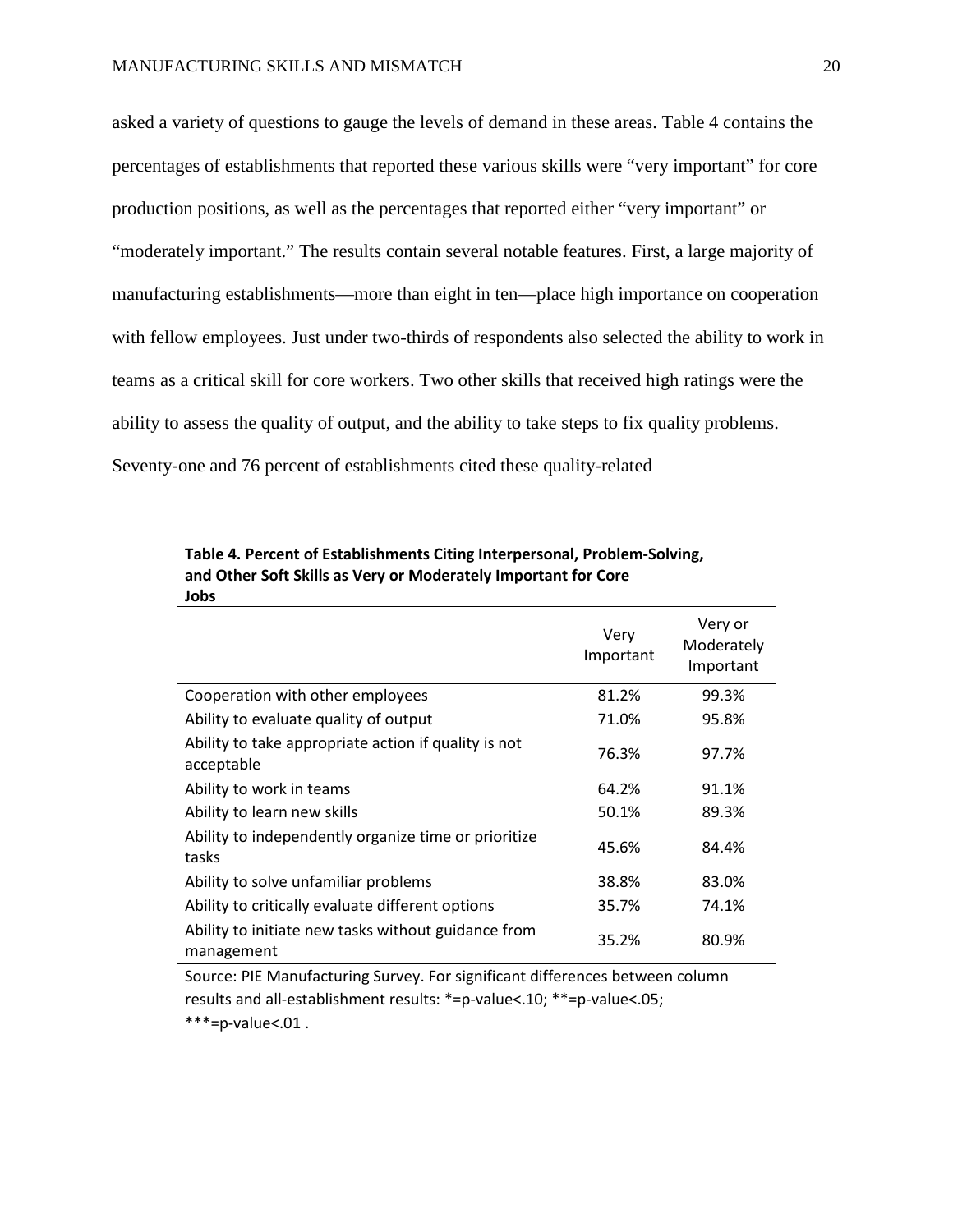measures as very important. Thus interpersonal skills and quality assessment appear to be critical skills for core workers in production systems around the country.

The next notable feature about the results is the relatively low level of "very important" responses for skills that are often thought to be essential for modern high-tech, high productivity manufacturing. While eight out of ten establishments view solving unfamiliar problems or initiating new tasks without guidance as at least moderately important, less than 40 percent view these skills as very important for core production workers. Only half feel that the ability to learn new tasks is very important. The picture that these results provide of core production systems in U.S. manufacturing is one in which performing high-quality work in a cooperative fashion using existing procedures is important, but exercising creative problem solving or taking initiative is substantially less so.

There are several takeaways from these descriptive survey results on skill demands for core production workers. First, basic academic skills and interpersonal skills are important. Demand for basic levels of math, reading, and computer skills is widespread. Requirements for extended reading and computer abilities, in particular, are common, encompassing more than half of all manufacturing establishments. Cooperation and teamwork are also skills that large numbers of manufacturing establishments place great value on. However, at the same time, a substantial percentage of establishments have relatively low skill demands. Even among the plants requiring higher skill levels, the skill demands appear very attainable, particularly with regard to math. With regard to skills that are thought to be part of high-tech flexible manufacturing systems, emphasis on problem-solving, initiative, self-management and other skills appears surprisingly muted.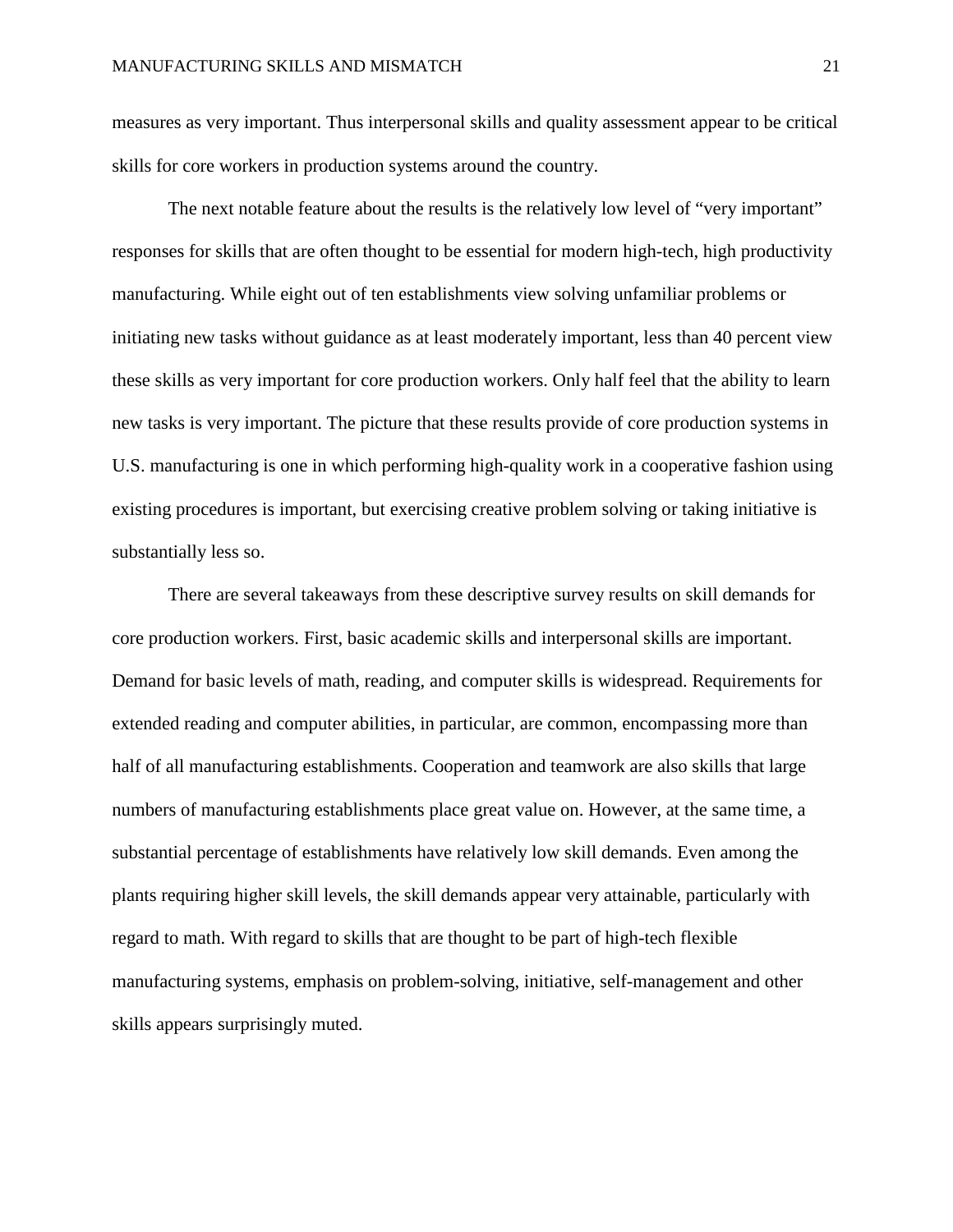# **The Characteristics of Establishments that Demand Higher Skill Levels**

Given the above concrete measures of skill demands, we can now explore what type of establishments demand higher skill levels. To accomplish this, we have created a binary variable that equals one if an establishment demands any of the extended skills (reading, writing, math, and computer) for its core worker positions. We have also created binary indicators for whether an establishment demands these skills individually, along with an indicator for the demand of a unique skill not required by other area plants. With these measures as dependent variables, we use a logit model to investigate the relationship between these extended skill demands and various organizational characteristics. These characteristics include an indicator for membership in a high-tech industry based on a Bureau of Labor Statistics methodology measuring the industry's proportion of scientific and research personnel (Hecker 2005).<sup>[8](#page-21-0)</sup> They also include an indicator for above-average plant technology, measures of the percentage of a plant's core workers who are involved in Total Quality Management (TQM) or self-managed work teams, indicators for membership in an industry cluster as well as status as part of a larger firm, and an indicator that equals one if the establishment reported that it had more foreign than domestic competition. In addition, we have used two measures of innovation. The first is a binary variable that equals one if the organization reported that it engaged in more-than-incremental product innovation at least every two years or more frequently. The second is an equivalent variable measuring process innovation. Table 5 contains the results. We report marginal effects for these logit specifications.

The largest effects in terms of magnitude are associated with high-tech industry status. Establishments that were members of high-tech industries were 17 percentage points more likely

<span id="page-21-0"></span><sup>&</sup>lt;sup>8</sup> Following Hecker (2005), we classify industries as high tech if the proportion of technology-oriented occupations (such as engineers, computer scientists, etc.) in the industry is at least twice the proportion of these occupations among all industries. Note that production workers are not included in this determination of high-tech status.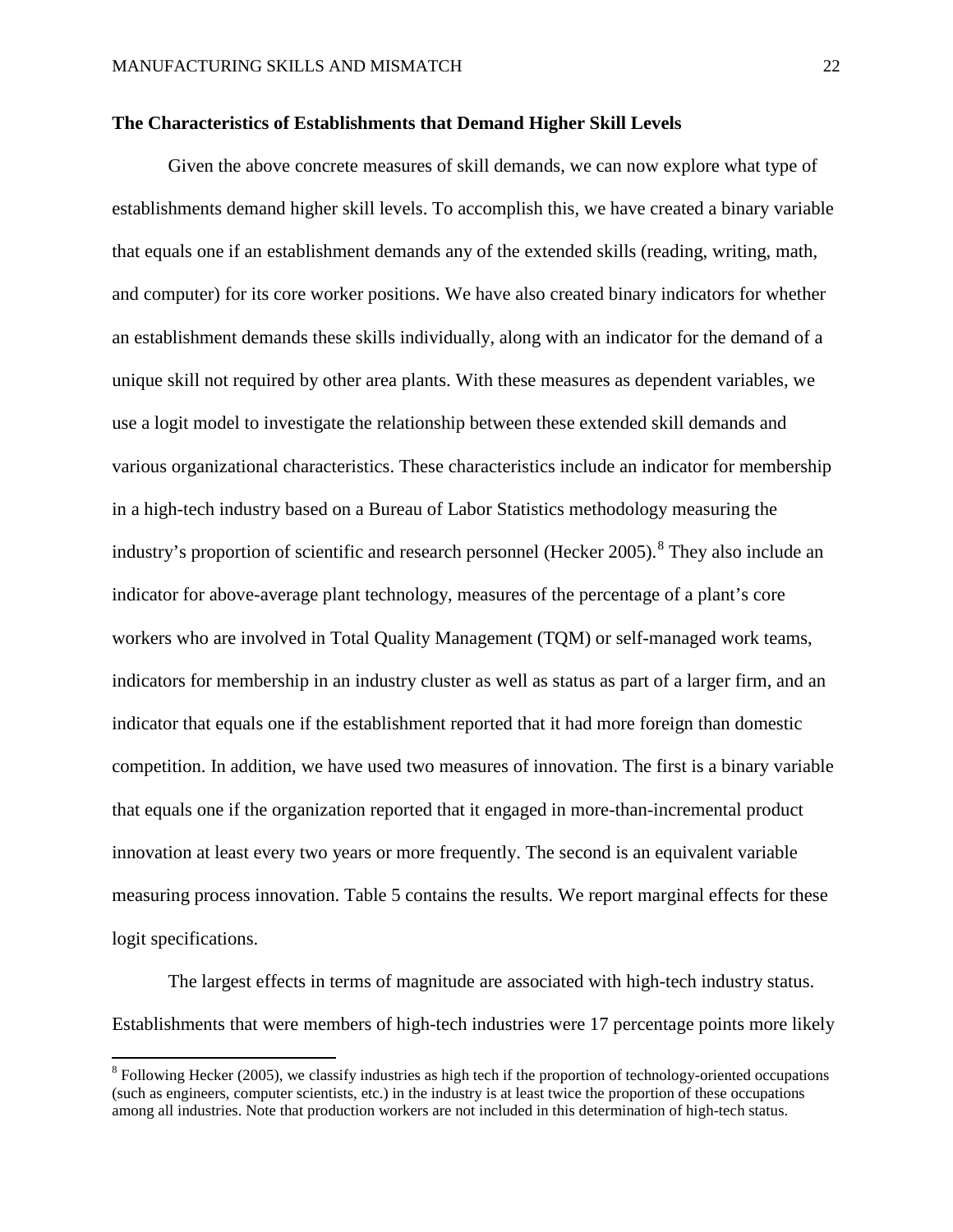to demand any extended skill (reading, writing, math, or computer). This coefficient is significant at the 99 percent level. With regard to specific skills, high-tech plants had significantly higher probabilities of demanding extended reading and computer skills. Interestingly, high-tech establishments did not have significantly higher math demands. With regard to high-performance work (HPW) system variables, greater percentage involvement of core workers with TQM programs was associated with a significantly higher probability of demanding an extended skill, primarily as a result of higher computer demands. Extending TQM participation to 100 percent of a plant's workforce is associated with a ten percentage point increase in the probability of demanding extended computer skills. Similarly, extending selfmanaged work teams to the entire core production workforce implies a 20 percentage point increase in the likelihood of demanding extended reading skills, and a ten percentage point increase in the probability of extended math demands. These HPW effects are all significant at the 95 or 99 percent level.

Process innovation and membership in an industry cluster were also associated with significantly higher skill demands, although product innovation was not. Plants that engaged in frequent process innovation were 7.8 percentage points more likely to demand an extended skill, while cluster members had a 7.3 percentage point greater likelihood of doing so (both significant at the 95 percent level). Greater levels of foreign competition were associated with significantly higher math and computer skill demands, while being part of a larger firm was actually associated with significantly lower math and computer demands.

We have also included results for "unique" skill demands that are not required by other area plants. Plants reporting above-average technology or cluster membership were roughly nine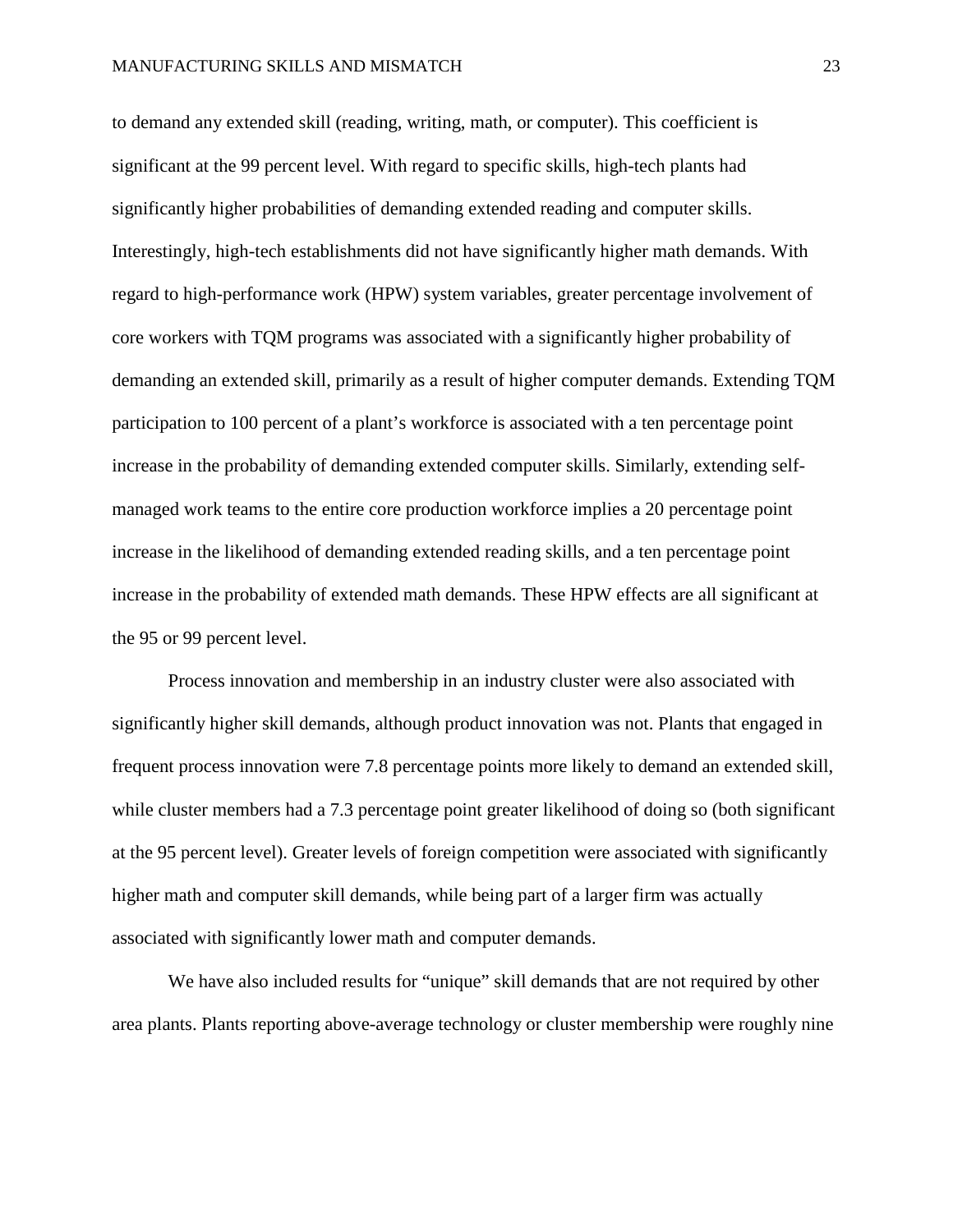to ten percentage points more likely to demand unique skills. Increasing levels of self-managed work team participation were also associated with significantly higher unique skill demands.

|                             | Any<br>Extended<br>Skill | Extended<br>Reading | Extended<br>Math | Extended<br>Computer | Extended<br>Writing | Unique<br>Skill |
|-----------------------------|--------------------------|---------------------|------------------|----------------------|---------------------|-----------------|
| High-tech industry          | $0.172***$               | $0.288***$          | 0.026            | $0.143***$           | 0.025               | 0.006           |
|                             | (0.032)                  | (0.038)             | (0.039)          | (0.043)              | (0.036)             | (0.037)         |
| Above-average tech.         | 0.019                    | 0.039               | 0.001            | $0.059*$             | $-0.018$            | $0.087***$      |
|                             | (0.032)                  | (0.035)             | (0.033)          | (0.036)              | (0.030)             | (0.032)         |
| TQM pct.                    | $0.001***$               | 0.001               | 0.0003           | $0.001***$           | $-0.0001$           | $0.001*$        |
|                             | 0.000                    | 0.000               | 0.001            | 0.000                | 0.000               | 0.000           |
| Self team pct.              | 0.001                    | $0.002***$          | $0.001**$        | 0.0005               | 0.001               | $0.001**$       |
|                             | (0.001)                  | (0.001)             | (0.001)          | (0.001)              | 0.000               | 0.000           |
| Frequent product innovation | 0.032                    | 0.006               | $-0.06$          | $-0.025$             | 0.038               | $-0.014$        |
|                             | (0.037)                  | (0.041)             | (0.040)          | (0.041)              | (0.034)             | (0.038)         |
| Frequent process innovation | $0.078**$                | $0.081**$           | $0.076**$        | $0.125***$           | 0.02                | 0.036           |
|                             | (0.037)                  | (0.040)             | (0.037)          | (0.040)              | (0.034)             | (0.036)         |
| Industry cluster            | $0.073**$                | $0.062*$            | $0.066**$        | $0.093***$           | $-0.023$            | $0.095***$      |
|                             | (0.030)                  | (0.034)             | (0.032)          | (0.034)              | (0.029)             | (0.031)         |
| Part of larger firm         | $-0.025$                 | 0.01                | $-0.089**$       | $-0.088**$           | 0.029               | $-0.039$        |
|                             | (0.035)                  | (0.039)             | (0.038)          | (0.039)              | (0.033)             | (0.036)         |
| More foreign competition    | $0.059*$                 | 0.062               | $0.112***$       | $0.119***$           | $-0.019$            | 0.027           |
|                             | (0.035)                  | (0.040)             | (0.040)          | (0.041)              | (0.033)             | (0.037)         |
| Pseudo R-Squared            | 0.066                    | 0.082               | 0.043            | 0.061                | 0.013               | 0.038           |
| N                           | 804                      | 797                 | 796              | 795                  | 792                 | 800             |

**Table 5. Establishment Characteristics Associated with Higher Skill Demands**

Source: PIE Manufacturing Survey. \* p<0.10, \*\* p<0.05, \*\*\* p<0.01

Although there is a fair amount of heterogeneity in these results, the patterns are generally in line with expectations. High-tech and HPW plants demand significantly higher skill levels, as do members in industry clusters. The cluster results may stem partly from the fact the establishments in clusters have a greater tendency to specialize and hence to demand unique skills or unique variations on more traditional skills. The fact that process but not product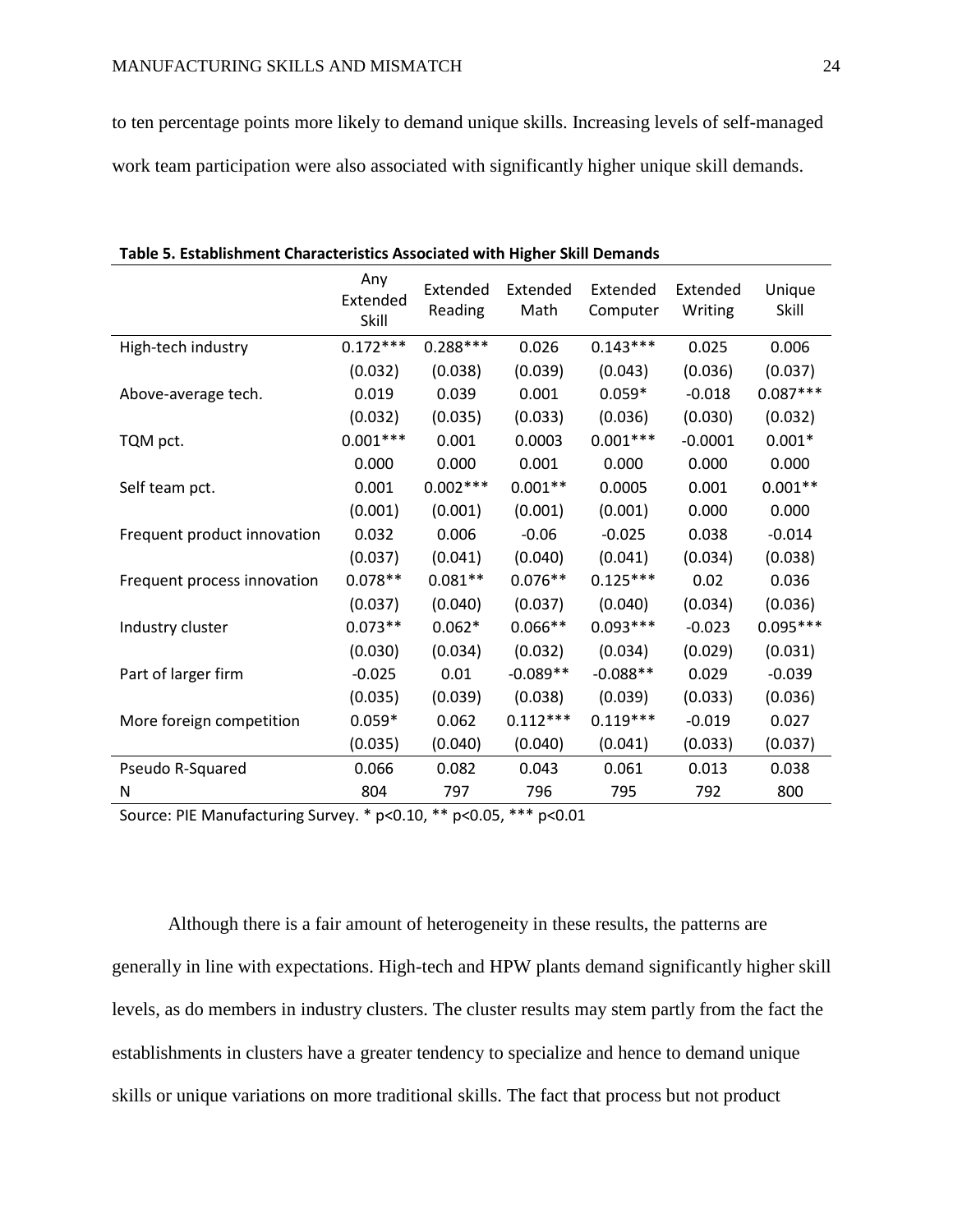innovation is a strong predictor of high skill demands also makes sense. Core production workers are more involved with production processes than product design, and frequent changes to these processes may have more implications for skill demands than product innovation (which may not happen at the plant level). We would expect foreign competition to raise the pressure to automate and make capital investments, and indeed we see that such competition is associated with higher computer and math demands. Finally, large firms may have the resources to invest in production systems that routinize work and increase the division of labor, thereby lowering skill demands.

# **Hiring and Vacancies: Evidence on Skill Gaps**

Business leaders and public officials have expressed considerable concern regarding a skill shortage, and this concern has been reflected in the debates in the academic literature over the role of structural mismatch in current high unemployment rates. Unfortunately, as we discuss above, the measures used by the current literature are generally noisy proxies, overly general aggregates, or opinion responses that do not allow for detailed insights into the degree to which employer skill demands are being met. We have specifically designed the PIE survey to remedy this shortcoming.

With regard to the hiring process, PIE Survey data suggest that most employers are able to find the workers they seek in a reasonable time frame (Table 6). The mean establishment in our survey required about six weeks to recruit and hire a core worker, while the median establishment required four weeks. Employers in the survey received an average of 24 applications per open position, and conducted six interviews per open position. The average acceptance rate by successful applicants was 85%.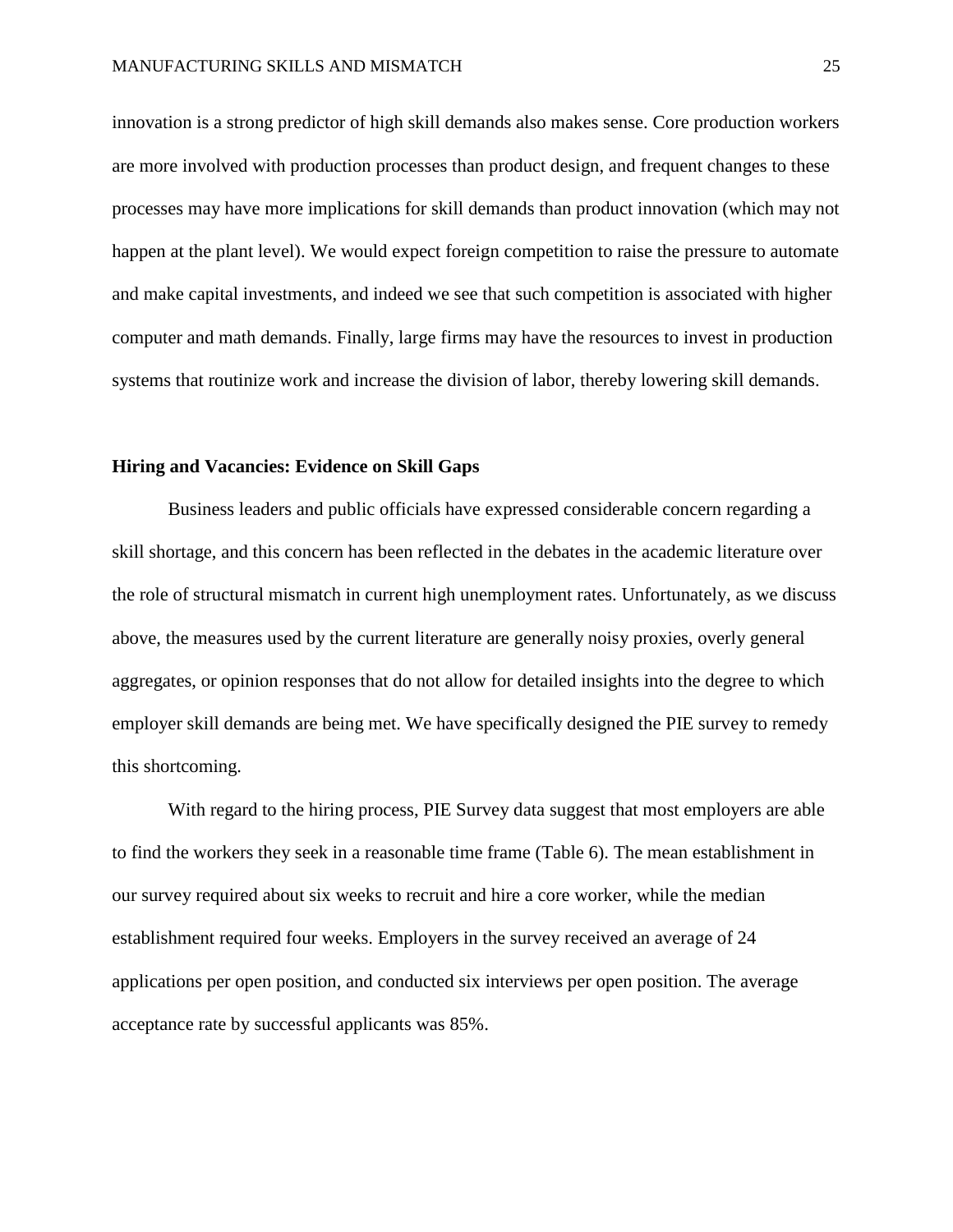|                                                                                          | Mean  | Median |
|------------------------------------------------------------------------------------------|-------|--------|
| Weeks required to recruit and hire applicant<br>(start of process to extension of offer) | 5.9   | 4.0    |
| Typical number of applications received per<br>open core position                        | 23.8  | 10.0   |
| Typical number of interviews conducted per<br>open core position                         | 5.9   | 5.0    |
| Acceptance rate by applicants who are<br>extended an offer                               | 85.4% | 95.0%  |

# **Table 6. Hiring Funnel for Core Workers**

Source: PIE Manufacturing Survey.

In order to probe more deeply regarding skill mismatch, we focus on vacancies among core production positions. Some positive level of vacancies is required for the smooth operation of the labor market, and therefore the presence of a vacancy for a given position at a particular point in time is not necessarily a sign of a problematic gap between demand and supply. To address this issue, we asked establishments about the number of current core production vacancies that had persisted for three months or more. We believe that such long-term vacancies are the best concrete measure of potential skill gaps. Even in the case of these extended vacancies, there are factors other than skill mismatch that can explain the existence of such a prolonged job opening. As Peter Cappelli (2012) has noted, in the face of weak product demand, some firms may advertise an open position while waiting for a truly extraordinary candidate to come along. Indeed, Davis, Faberman, and Haltiwanger (2012) have argued that the intensity with which employers searched for workers fell during the Great Recession. Nevertheless, this long-term vacancy measure represents a substantial improvement over the use of undifferentiated vacancies. Long-term vacancies can be viewed as an upper bound on the potential amount of skill mismatch.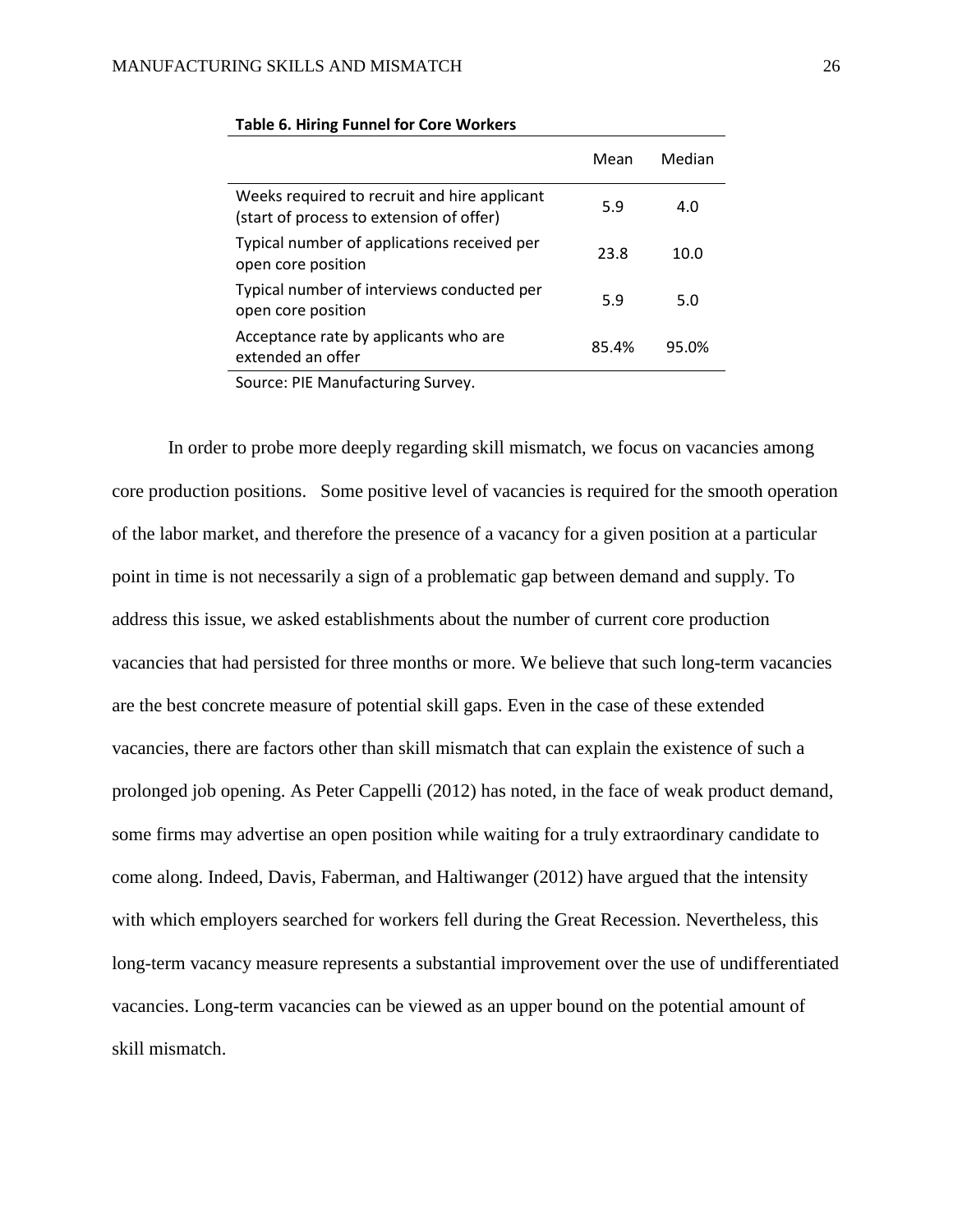Because signs of hiring distress vary across firms, we analyze both measures of whether an establishment experienced any vacancies as well as measures of vacancies as a percentage of total core workers. These can be thought of as measuring the incidence and severity of potential skill mismatch, respectively.



Source: PIE Manufacturing Survey.

Figure 1 contains data on the distribution of any core vacancies and the distribution of long-term vacancies. Nearly two thirds of establishments do not have any core worker vacancies, and 76 percent do not have any long-term vacancies. Just under eight percent of establishments have long-term vacancies that amount to between zero and five percent of the establishment's total permanent core workers. About sixteen percent of establishments experienced long-term vacancies at a level that was greater than five percent of their core workforces.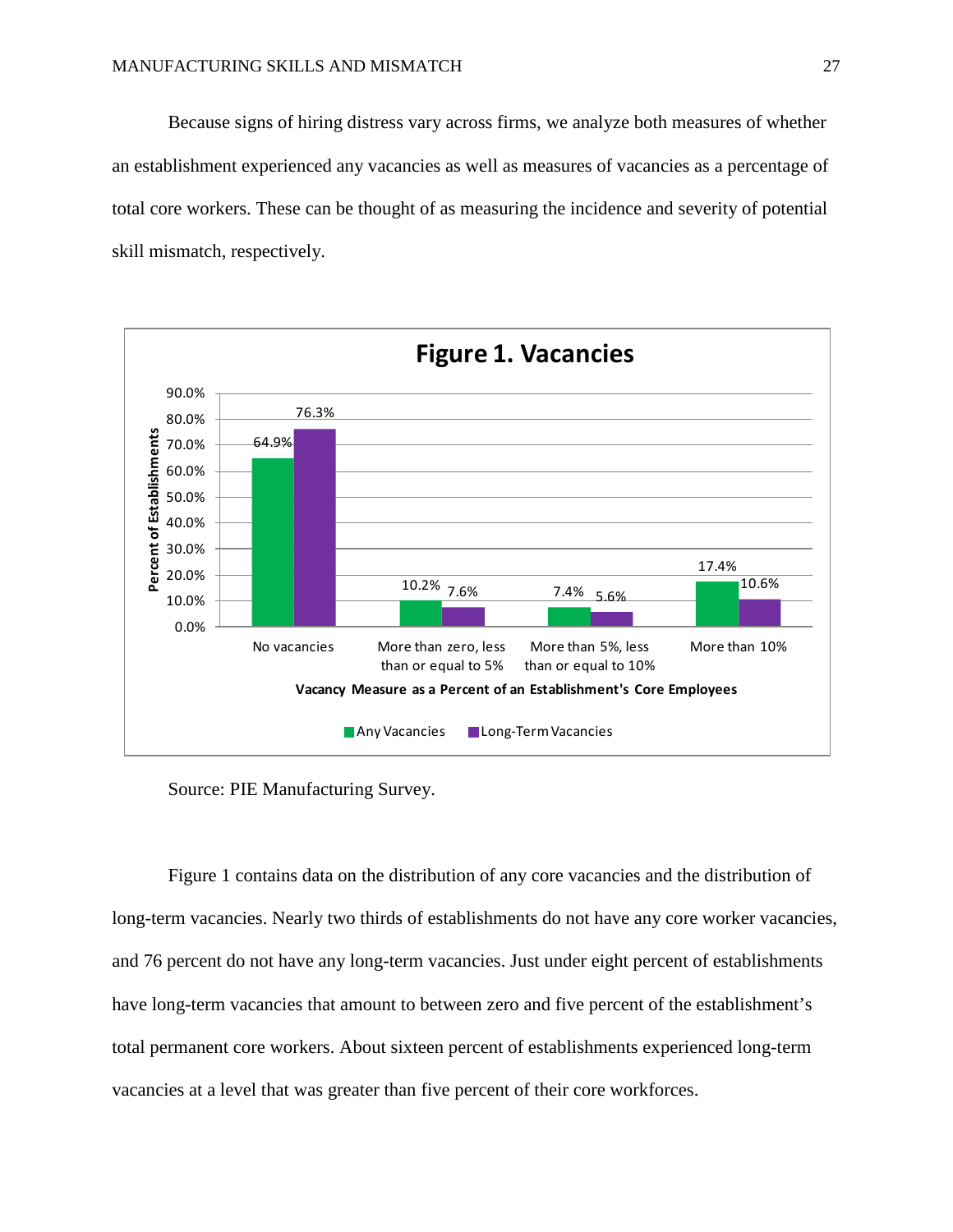These results contrast greatly with the opinion surveys from non-random samples that have shaped the public debate about manufacturing skill gaps. While the Deloitte/NAM (2011) opinion survey finds that 74% of manufacturers suffer from a lack of skilled production workers, the PIE Survey data indicate that at most a quarter of manufacturing establishments show signs of hiring distress with regard to production workers. Similarly, the Deloitte survey reports that the median manufacturer has vacancies equivalent to five percent of its total workforce. Although our survey focuses on core workers and not the entire manufacturing workforce, it is worth noting that our data indicate that the median firm has zero core worker vacancies. Given that core workers are 62 percent of establishment employment, these results call into question both the incidence and severity of manufacturing skill gaps. We believe the PIE Survey data indicate that at most 16-25 percent of manufacturing establishments have signs of hiring distress that could potentially indicate structural mismatch.

# **The Relationship between Long-Term Vacancies, Skill Demands, and the Characteristics of High-Skill Establishments**

In this section, we explore the predictors of hiring difficulties. We run two sets of models. The first set explores the relationship between long-term vacancies and higher level skill demands. The second set investigates the relationship between long-term vacancies and the types of manufacturing establishments that we have shown to have significantly higher skill demands. In both cases, we utilize two dependent variables. The first is a continuous measure of long-term vacancies as a percentage of total core workers. We use linear regression to estimate these models. The second is an indicator for the presence of any long-term vacancy among core workers. We employ logit specifications to estimate these latter models (we report marginal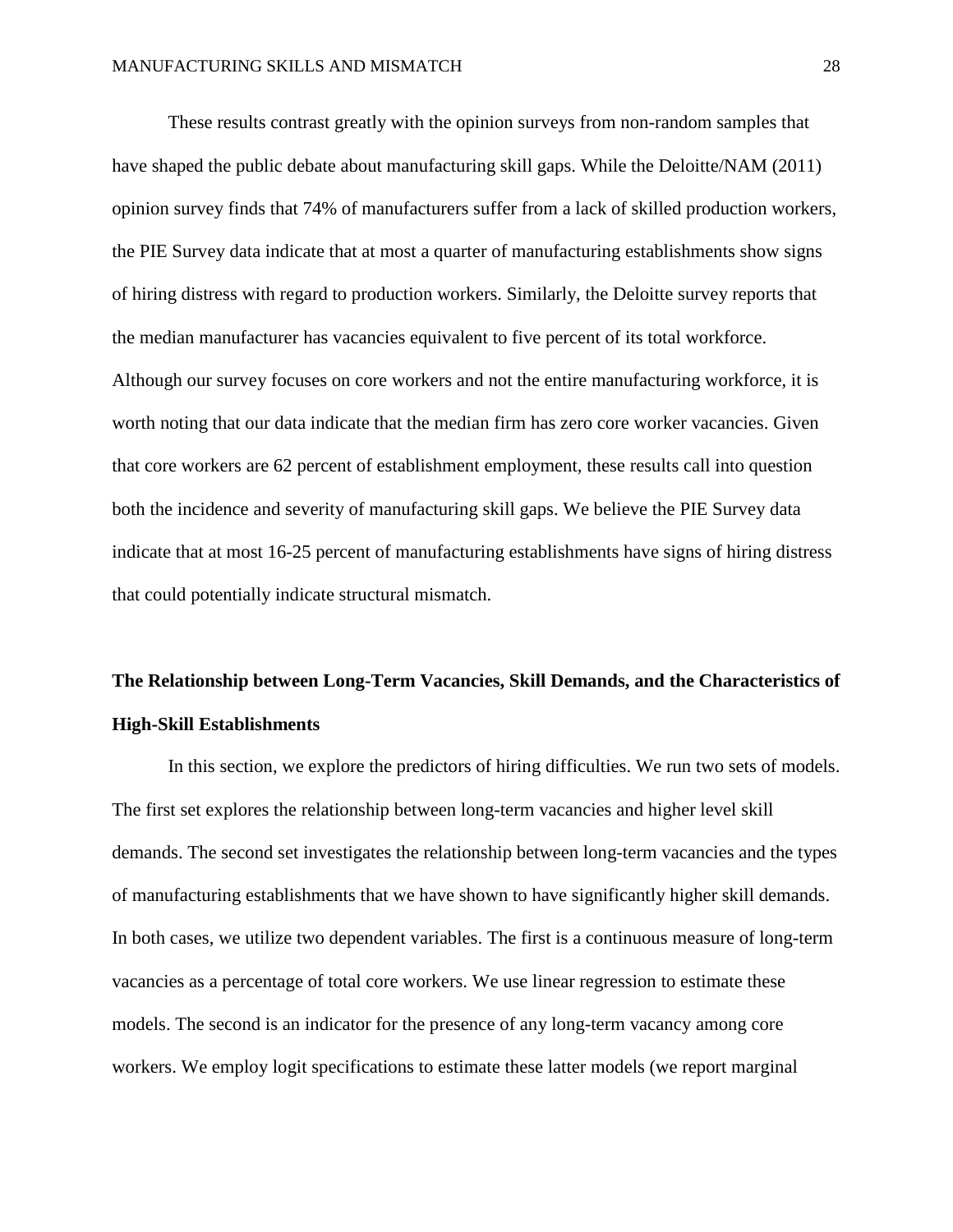effects). These two dependent variables can be thought of as measuring the severity and incidence of hiring difficulties, respectively.

In addition to running models with only skills or establishment characteristics as explanatory variables, we also run reduced form models that control for various factors that could shift the supply and demand for skills. We use the county unemployment rate from 2011 (the year before our survey results) as well as the county population density as supply controls. We use the percentage change in core employment over the past two years as a demand shifter. In addition, in some of the reduced form models we add controls for wage levels (standardized by Census division) and self-reported below-market wages. Because wages are clearly endogenous, we present the reduced form models both with and without the wage controls. All models use unweighted data but control for employment size via employee size-class fixed effects.

Table 7 contains the vacancy-skill demand results. In columns one and two, we can see that in the absence of covariates (other than employment size fixed effects) extended skill demands are associated with significantly greater hiring difficulties. Establishments with any extended skill demand have levels of long-term core worker vacancies that are 1.6 percentage points higher as a percentage of total core workers (significant at the 99 percent level). Similarly, extended skill demands are associated with a 7.3 percentage point increase in the probability of having any long-term vacancies (significant at the 95% level).

In columns three and four, we can see which skill demands are driving these results. Extended reading, extended math, and unique skill demands are all significant predictors of prolonged vacancies. Extended math demands, for example, are associated with a ten percentage point increase in the likelihood of an establishment experiencing core worker vacancies, while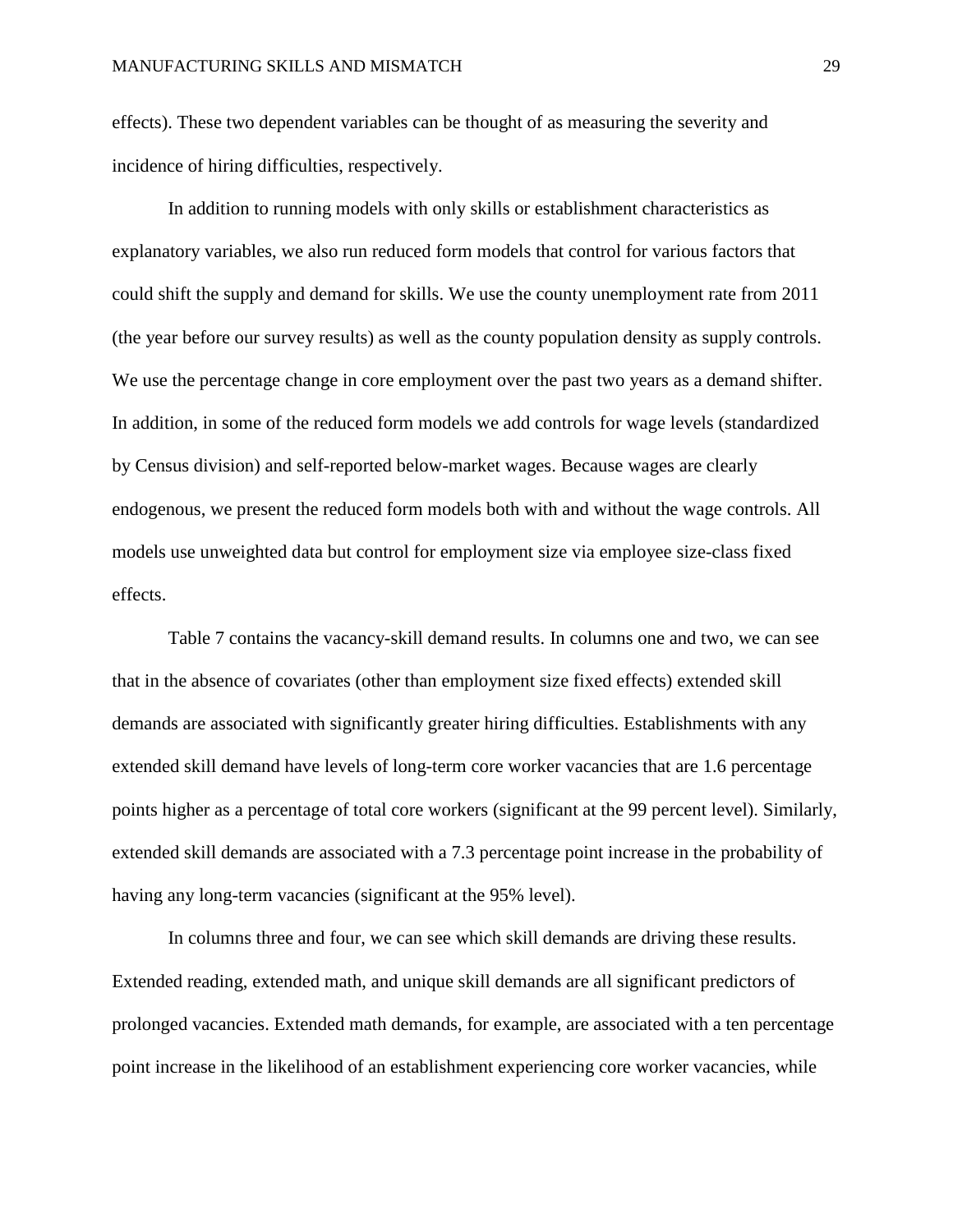|                                     | Pct. LT<br>vac. | Logit<br>LTV | Pct. LT<br>vac .--<br>detailed<br>skills | Logit<br>$LTV--$<br>detailed | Pct. LT<br>vac .--<br>detailed,<br>red.<br>form | Pct. LT<br>vac .--<br>detailed,<br>red.<br>form $+$<br>wages | Logit<br>$LTV--$<br>detailed,<br>red.<br>form | Logit<br>$LTV--$<br>detailed,<br>red.<br>form +<br>wages |
|-------------------------------------|-----------------|--------------|------------------------------------------|------------------------------|-------------------------------------------------|--------------------------------------------------------------|-----------------------------------------------|----------------------------------------------------------|
| Any extended skill                  | $0.016***$      | $0.070**$    |                                          |                              |                                                 |                                                              |                                               |                                                          |
|                                     | (0.006)         | (0.033)      |                                          |                              |                                                 |                                                              |                                               |                                                          |
| <b>Extended reading</b>             |                 |              | $0.012**$                                | $0.086***$                   | $0.012**$                                       | $0.011*$                                                     | $0.088***$                                    | $0.094***$                                               |
|                                     |                 |              | (0.006)                                  | (0.032)                      | (0.006)                                         | (0.006)                                                      | (0.033)                                       | (0.034)                                                  |
| <b>Extended writing</b>             |                 |              | $-0.002$                                 | $-0.022$                     | $-0.005$                                        | $-0.003$                                                     | $-0.022$                                      | $-0.026$                                                 |
|                                     |                 |              | (0.007)                                  | (0.037)                      | (0.007)                                         | (0.007)                                                      | (0.037)                                       | (0.038)                                                  |
| Extended math                       |                 |              | $0.017***$                               | $0.103***$                   | $0.016**$                                       | $0.019***$                                                   | $0.098***$                                    | $0.118***$                                               |
|                                     |                 |              | (0.006)                                  | (0.037)                      | (0.006)                                         | (0.006)                                                      | (0.038)                                       | (0.039)                                                  |
| Extended computer                   |                 |              | 0.007                                    | $-0.02$                      | 0.006                                           | 0.007                                                        | $-0.019$                                      | $-0.011$                                                 |
|                                     |                 |              | (0.006)                                  | (0.033)                      | (0.006)                                         | (0.006)                                                      | (0.033)                                       | (0.034)                                                  |
| Unique skill                        |                 |              | $0.013**$                                | $0.086**$                    | $0.014**$                                       | $0.015**$                                                    | $0.094**$                                     | $0.108***$                                               |
|                                     |                 |              | (0.006)                                  | (0.036)                      | (0.006)                                         | (0.006)                                                      | (0.037)                                       | (0.038)                                                  |
| New skills                          |                 |              | $-0.002$                                 | 0.049                        | $-0.003$                                        | $-0.003$                                                     | 0.038                                         | 0.042                                                    |
|                                     |                 |              | (0.006)                                  | (0.032)                      | (0.006)                                         | (0.006)                                                      | (0.033)                                       | (0.033)                                                  |
| Evaluate quality                    |                 |              | 0.001                                    | $-0.048$                     | 0.001                                           | 0.002                                                        | $-0.047$                                      | $-0.053$                                                 |
|                                     |                 |              | (0.006)                                  | (0.036)                      | (0.006)                                         | (0.006)                                                      | (0.037)                                       | (0.037)                                                  |
| County pop. density                 |                 |              |                                          |                              | 0.000                                           | 0.000                                                        | 0.000                                         | 0.000                                                    |
|                                     |                 |              |                                          |                              | (0.000)                                         | (0.000)                                                      | (0.000)                                       | (0.000)                                                  |
| County unemp. rate (2011)           |                 |              |                                          |                              | $-0.123$                                        | $-0.116$                                                     | $-0.872$                                      | $-0.763$                                                 |
|                                     |                 |              |                                          |                              | (0.117)                                         | (0.119)                                                      | (0.697)                                       | (0.704)                                                  |
| Pct. change in core emp. over 2yrs. |                 |              |                                          |                              | $-0.004$                                        | $-0.008**$                                                   | 0.036                                         | 0.037                                                    |
|                                     |                 |              |                                          |                              | (0.003)                                         | (0.004)                                                      | (0.024)                                       | (0.025)                                                  |
| Standardized division wage          |                 |              |                                          |                              |                                                 | $-0.003$                                                     |                                               | $-0.029*$                                                |
|                                     |                 |              |                                          |                              |                                                 | (0.003)                                                      |                                               | (0.017)                                                  |
| Low wage                            |                 |              |                                          |                              |                                                 | $0.121***$                                                   |                                               | 0.169                                                    |
|                                     |                 |              |                                          |                              |                                                 | (0.031)                                                      |                                               | (0.154)                                                  |
| R-Squared/Pseudo R2                 | 0.025           | 0.023        | 0.052                                    | 0.053                        | 0.054                                           | 0.082                                                        | 0.057                                         | 0.060                                                    |
| N                                   | 869             | 870          | 831                                      | 832                          | 808                                             | 778                                                          | 808                                           | 778                                                      |

# **Table 7. Long-Term Vacancies and Skill Demands**

Source: PIE Manufacturing Survey. \* p<0.10, \*\* p<0.05, \*\*\* p<0.01

extended reading demands predict a nine point rise (both significant at the 99 percent level). Interestingly, computer skills are not significantly associated with hiring difficulties. Although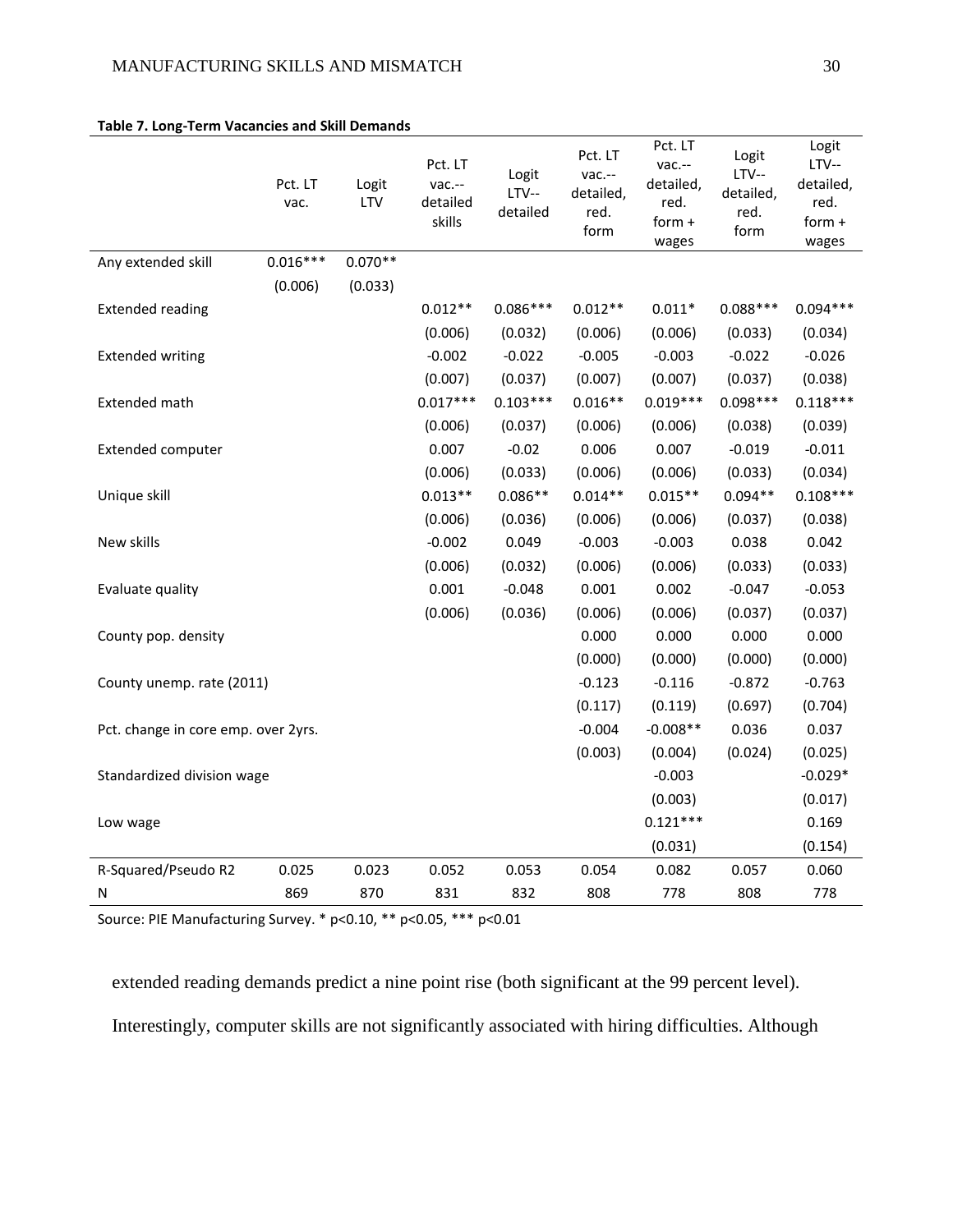we have only included a couple of the problem-solving/soft skills, in other specifications none of these additional skill measures had significant effects.

The reduced form models contain similar results, with coefficients and significance levels remaining largely unchanged. As expected, higher unemployment is associated with lower levels of prolonged vacancies, although the coefficients are insignificant. On the demand side, greater percentage increases in core workers over the past two years has mixed and mostly insignificant effects. The signs of the wage variables are consistent with expectations. Higher regional wages are associated with lower hiring difficulties, while self-reported below-market wages are associated with greater incidence and severity of long-term vacancies. Only the below-market severity effect is significant, however.

Taken together, these results indicate that demands for extended math and reading skills, along with firm-specific unique skills, are significant predictors of hiring difficulties. Thus we find support for the idea that skill demands are associated with hiring difficulties, although the effect is limited to a small range of skills. However, before we draw any conclusions about the nature of this relationship, it is important to examine the experience of various types of establishments that have high skill demands.

Table 8 contains the vacancy-establishment characteristics results. As we noted in the empirical strategy section above, if hiring difficulties are a simple function of skill demands, then establishment types with significantly higher skill demands should mechanically have significantly greater signs of hiring difficulties. We again use two dependent variables: long-term vacancies as a percentage of total core workers (estimated by linear regression) and an indicator for the presence of any long-term vacancies (estimated by a logit model).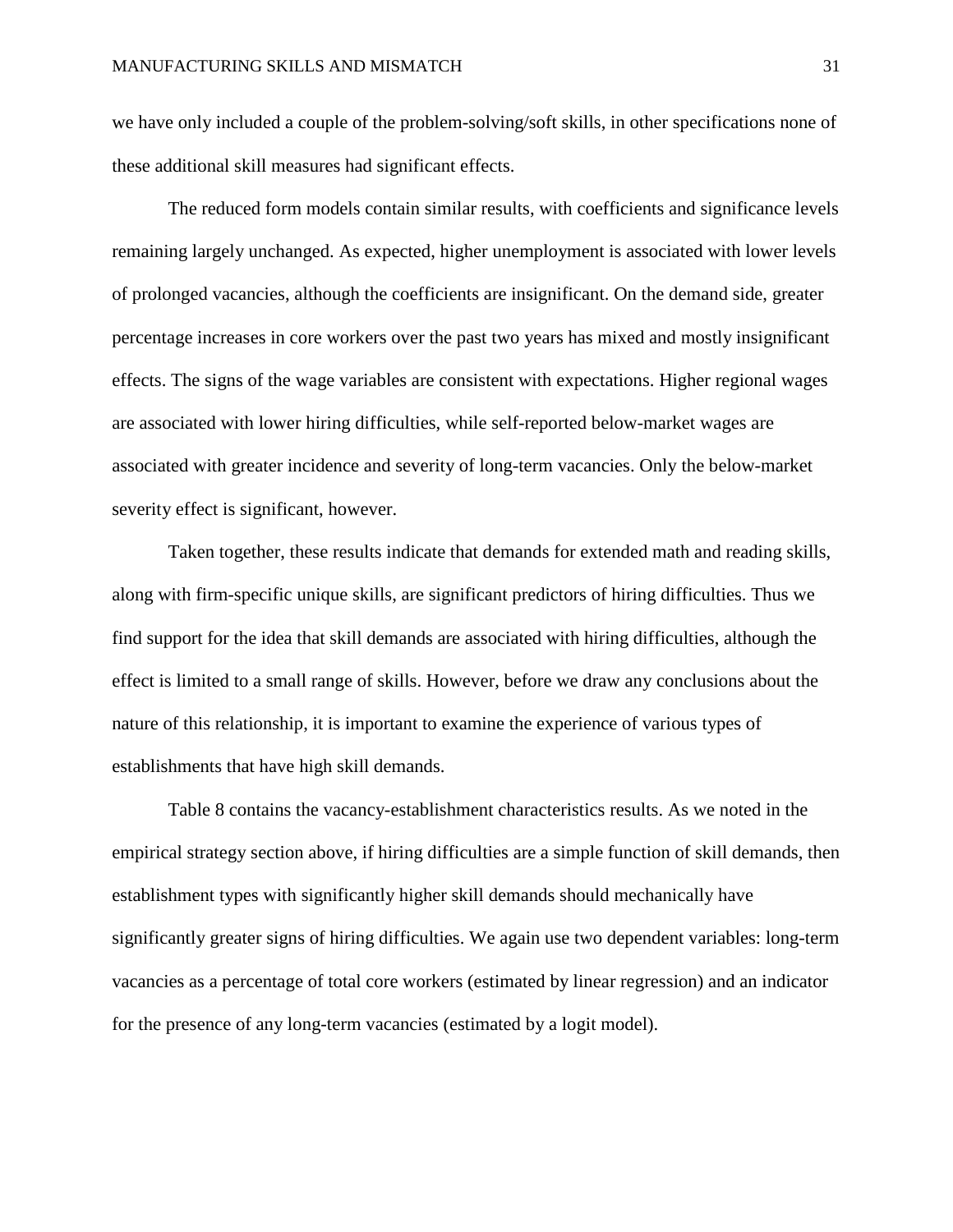|                                      | Pct. LT<br>vac. | $LTV--$<br>Logit | Pct. LT<br>vac .-- RF | Pct. LT vac .-<br>-RF+wage | $LTV--$<br>Logit--RF | $LTV--$<br>Logit--<br>RF+wage |
|--------------------------------------|-----------------|------------------|-----------------------|----------------------------|----------------------|-------------------------------|
| High-tech                            | $-0.01$         | $-0.052$         | $-0.014**$            | $-0.017**$                 | $-0.068*$            | $-0.072*$                     |
|                                      | (0.007)         | (0.038)          | (0.007)               | (0.007)                    | (0.037)              | (0.039)                       |
| Above-avg. tech.                     | $-0.001$        | $-0.019$         | $-0.001$              | $-0.001$                   | $-0.024$             | $-0.026$                      |
|                                      | (0.006)         | (0.033)          | (0.006)               | (0.006)                    | (0.033)              | (0.034)                       |
| TQM pct.                             | 0.000           | 0.001            | 0.002                 | 0.003                      | 0.004                | 0.005                         |
|                                      | (0.000)         | 0.000            | 0.000                 | 0.000                      | 0.000                | 0.000                         |
| Self team pct.                       | 0.000           | 0.001            | 0.002                 | 0.003                      | 0.004                | 0.005                         |
|                                      | (0.000)         | (0.001)          | (0.000)               | (0.000)                    | (0.001)              | (0.001)                       |
| Product innovation                   | 0.002           | 0.019            | 0.001                 | 0.003                      | 0.018                | 0.022                         |
|                                      | (0.007)         | (0.038)          | (0.007)               | (0.007)                    | (0.039)              | (0.040)                       |
| Process innovation                   | 0.000           | 0.005            | 0.002                 | 0.003                      | 0.013                | 0.021                         |
|                                      | (0.007)         | (0.038)          | (0.007)               | (0.007)                    | (0.038)              | (0.039)                       |
| Industry cluster                     | $0.017***$      | $0.119***$       | $0.014**$             | $0.013**$                  | $0.117***$           | $0.117***$                    |
|                                      | (0.006)         | (0.032)          | (0.006)               | (0.006)                    | (0.032)              | (0.033)                       |
| Part of larger firm                  | 0.003           | 0.024            | 0.003                 | 0.001                      | 0.032                | 0.031                         |
|                                      | (0.007)         | (0.037)          | (0.006)               | (0.007)                    | (0.037)              | (0.038)                       |
| More foreign comp.                   | 0.002           | 0.019            | 0.001                 | 0.001                      | 0.027                | 0.025                         |
|                                      | (0.007)         | (0.038)          | (0.007)               | (0.007)                    | (0.039)              | (0.039)                       |
| County pop. density                  |                 |                  | 0.000                 | 0.000                      | 0.000                | 0.000                         |
|                                      |                 |                  | (0.000)               | (0.000)                    | (0.000)              | (0.000)                       |
| County unemp. rate (2011)            |                 |                  | $-0.148$              | $-0.129$                   | $-0.795$             | $-0.695$                      |
|                                      |                 |                  | (0.122)               | (0.124)                    | (0.711)              | (0.721)                       |
| Pct. change in core emp. last 2 yrs. |                 |                  | $-0.011***$           | $-0.012***$                | 0.016                | 0.016                         |
|                                      |                 |                  | (0.004)               | (0.004)                    | (0.024)              | (0.025)                       |
| Standardized division                |                 |                  |                       |                            |                      |                               |
| wage                                 |                 |                  |                       | 0.003                      |                      | 0.005                         |
|                                      |                 |                  |                       | (0.003)                    |                      | (0.017)                       |
| Low wage                             |                 |                  |                       | $0.121***$                 |                      | 0.18                          |
|                                      |                 |                  |                       | (0.032)                    |                      | (0.160)                       |
| R-Squared                            | 0.036           | 0.034            | 0.050                 | 0.073                      | 0.040                | 0.038                         |
| N                                    | 783             | 784              | 766                   | 738                        | 766                  | 738                           |

# **Table 8. Long-Term Vacancies and Establishment Characteristics**

Source: PIE Manufacturing Survey. \* p<0.10, \*\* p<0.05, \*\*\* p<0.01

Columns one and two present results for models with these two dependent variables that contain only establishment characteristics as explanatory variables. The subsequent columns present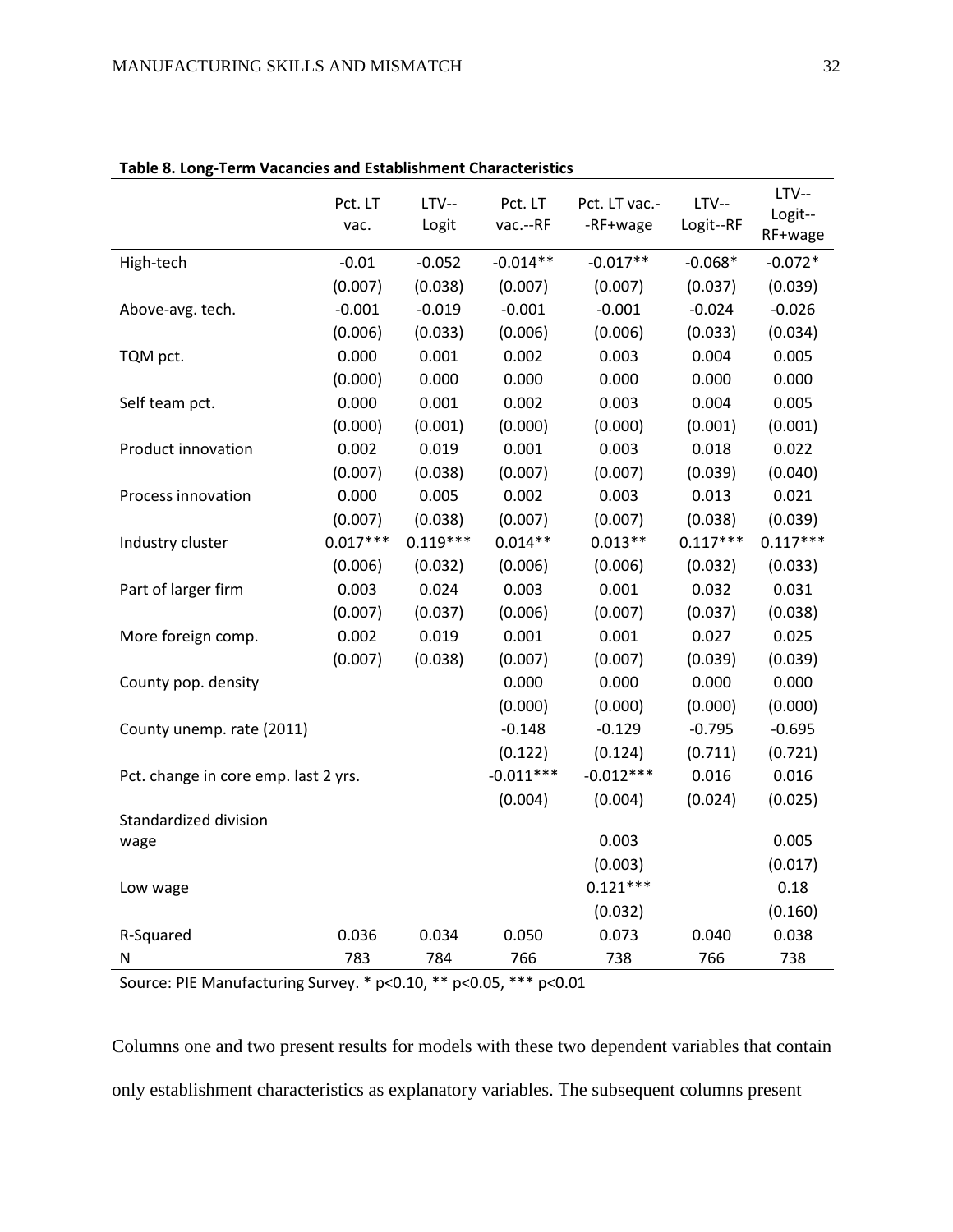reduced form models for the two outcome measures with the same supply and demand controls described above. These results are presented both with and without wage controls due to the endogeneity of wages.

The results are notable for several reasons. First, while many establishment characteristics are significantly related to higher skill demands (Table 5), they are generally not significantly related to long-term vacancies. While this is perhaps not surprising for the characteristics that are linked to skills that are not predictive of long-term vacancies, even characteristics that are linked to higher demand for extended reading, extended math, and unique skills do not show significantly greater signs of hiring distress. Self-managed work team coverage, frequent process innovation, membership in a larger firm, more foreign competition, and above-average plant technology all have small and insignificant coefficients. Establishments in high-tech industries, which had some of the highest skill demands, actually have significantly lower severity of long-term vacancies in the linear reduced form models. High-tech establishments have levels of long-term vacancies that are 1.4 percentage points lower as a percentage of total core workers (significant at the 95 percent level). The sole exception to this pattern is membership in an industry cluster. Establishments that are part of clusters are 12 percentage points more likely to experience long-term vacancies and have extended vacancy percentages that are 1.3-1.4 percentage points higher than their non-cluster peers (results significant at 95 percent level or above). As we mentioned above, part of the industry cluster effect may relate to the specialization of skill demands as opposed to the absolute level of these demands.

Results are generally stable across the wage and no-wage versions of the reduced form specifications. With regard to control variables, the unemployment/supply measure continues to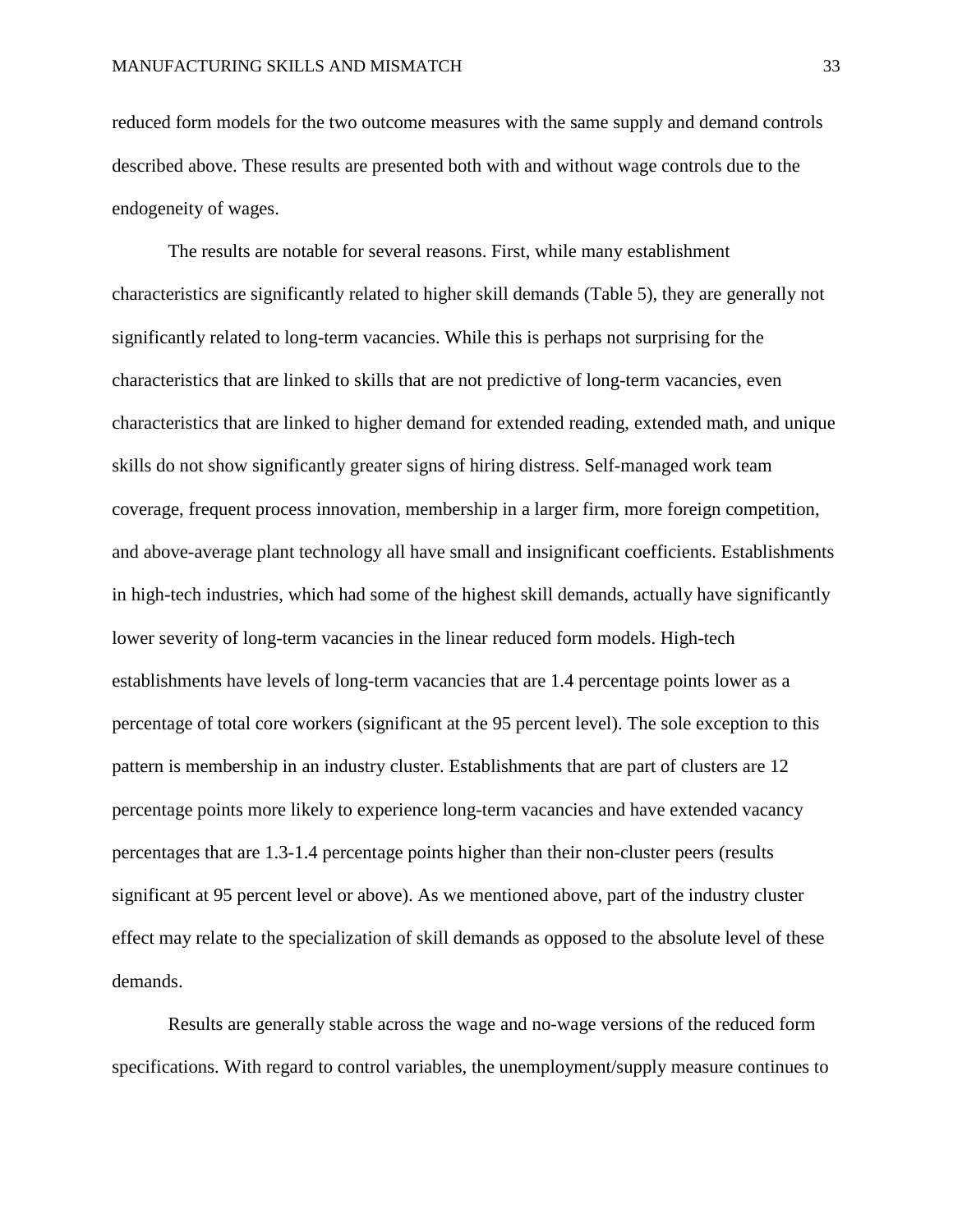have the expected negative relationship with vacancies (although it is not significant). The direction of the demand effect varies between the two models. For the linear models increasing demand is now significantly associated with a lower percentage of long-term vacancies. Belowmarket wages continue to imply large and significant percentage point increases in the severity of hiring difficulties. On balance, these results do not support the hypothesis that both higher skill demands and high-skill establishments will be significantly associated with greater signs of hiring difficulties if such difficulties are a simple function of inadequate worker skills.

# **Discussion of Long-Term Vacancy Regression Results**

Overall, these long-term vacancy results qualify our view of skill mismatch. Even among the minority of manufacturing establishments that do show potential signs of hiring distress, the relationship between skill demands and hiring problems is not simple or clear-cut. Many higher skill demands, including those for soft skills and problem-solving/initiative skills, are not associated with hiring difficulties. Extended math and reading skills are important predictors of long-term vacancies, but the relationship is not a mechanical one. Many of the types of establishments with the highest skill demands—such as high-tech plants—do not have significantly higher incidence or severity of long-term vacancies. This finding implies that other factors mediate the relationship between skill demands and hiring problems, and that one does not automatically lead to the other.

Identifying these factors is a promising topic for future research. There are a number of potential explanations for why high-tech and other plants might have significantly higher skill demands but not significantly greater hiring problems. First, managerial strategy may make a difference. Some industries or plant types may be characterized by more competent or forward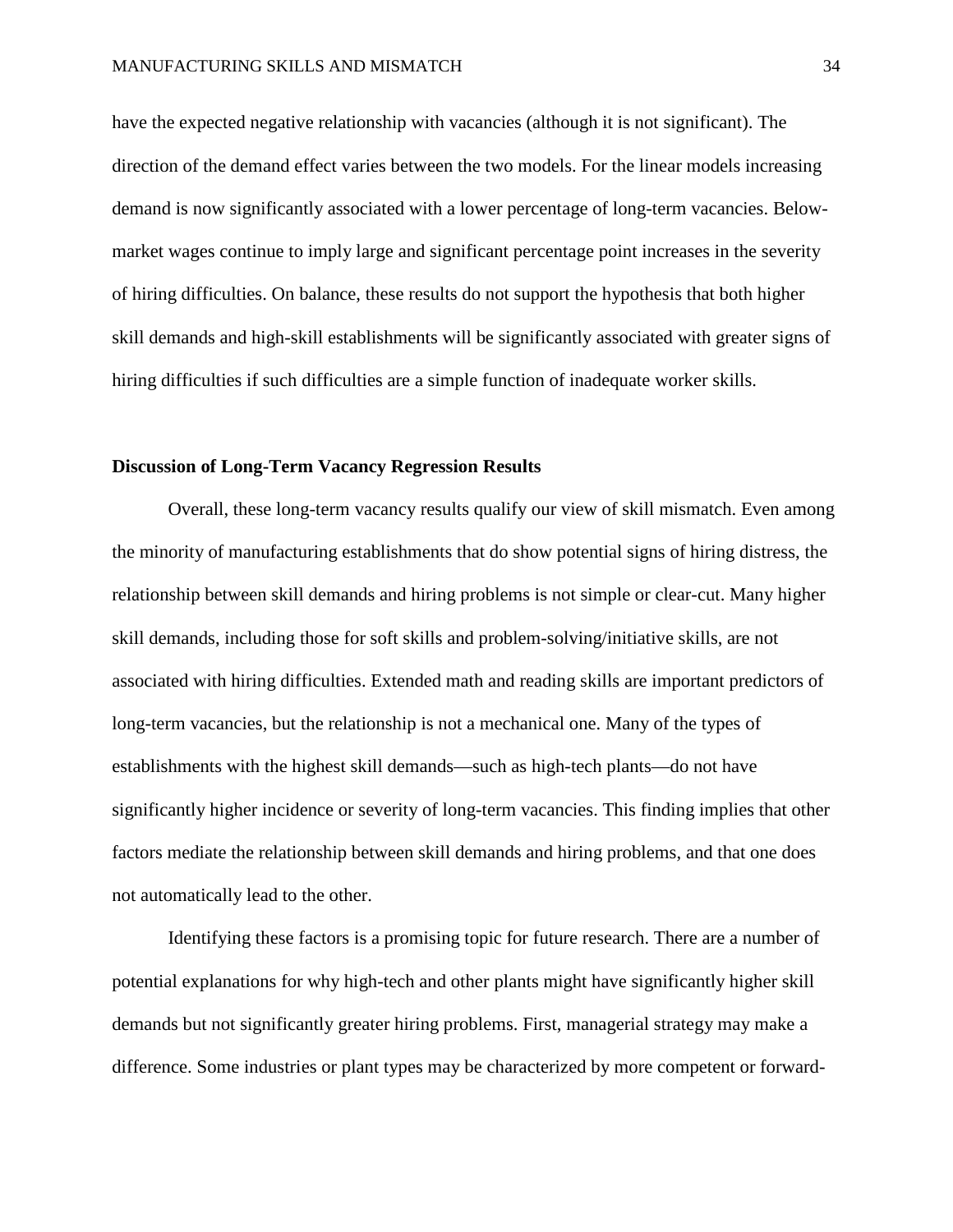looking managers who are able to more effectively address human resource challenges. Second, the quality of the institutional environment and institutional relationships may help determine why some high skill demands result in long-term vacancies while others do not. Some regions may have better intermediaries that link firms and workers, and some firms may have better relationships with local entities such as community colleges. Finally, employees may differentially supply their labor to industries or types of establishments that have attractive characteristics or more promising futures. The fact that these mediating factors seem to be important leaves ample room for both firm-level strategy and public policy interventions that go beyond simply asking workers to make behavioral changes regarding educational attainment.

# **Conclusion**

Assuring the balance of supply and demand for labor in the economy is critical for economic growth as well as economic opportunities for workers. The elevated unemployment rates in the recent recession have heightened debate over whether structural mismatch is driving poor labor market outcomes. One of the most common claims is that employers cannot find the skilled workers they seek due to gaps between skill demands and supplies in the labor market. Unfortunately, the existing literature tests for mismatch by relying on highly aggregated data and noisy proxies that obscure underlying mechanisms as well as the degree to which mismatch takes place within industries. Measuring within-industry effects is important since much of the increases in skill demands and unemployment have taken place at the intra-industry level (Modestino 2010; Lazear and Spletzer 2012). We address these issues by presenting and analyzing results from a survey of U.S. manufacturing establishments. Our survey is the first, to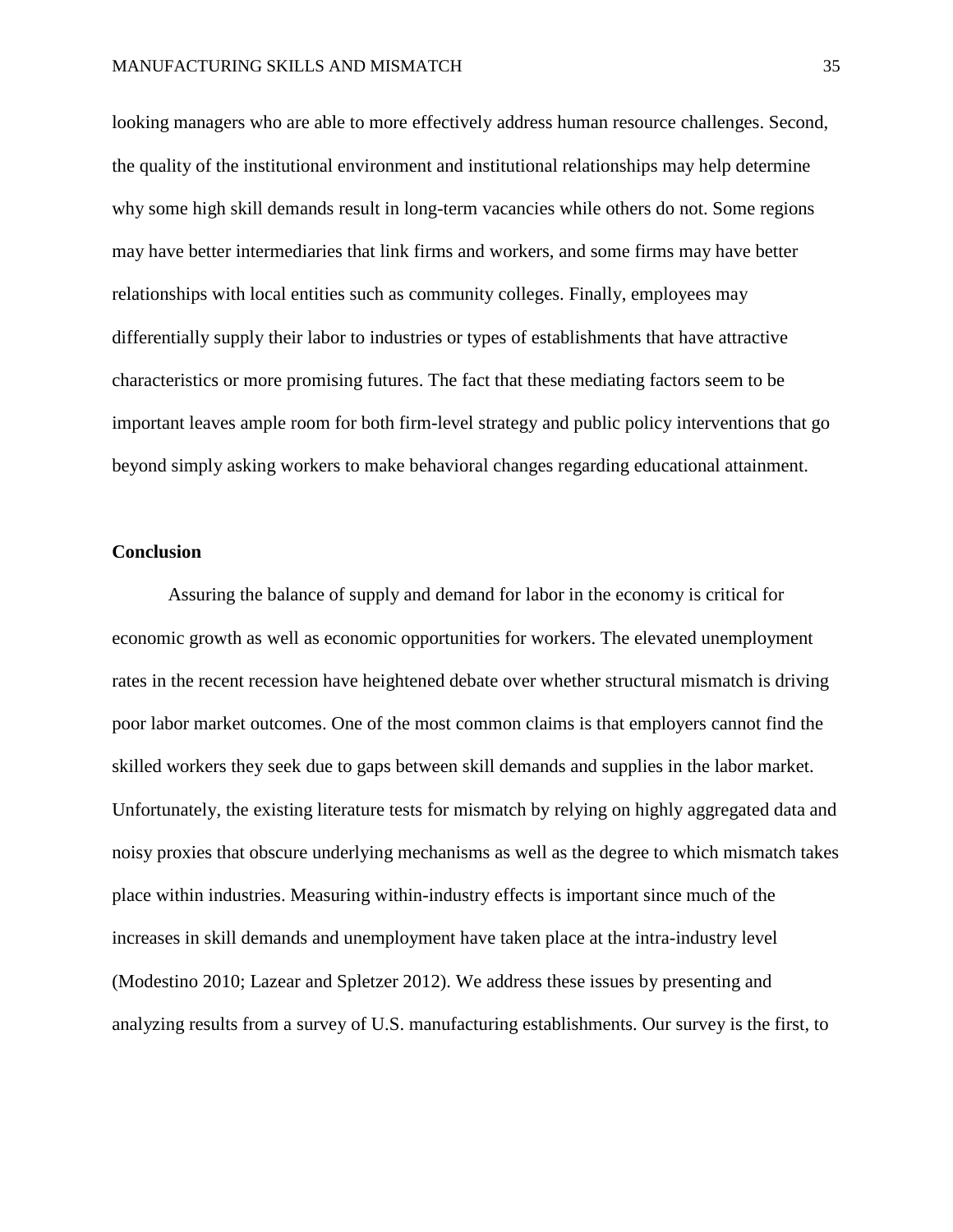our knowledge, to directly measure concrete employer skill demands and hiring experiences in a nationally representative survey at the industry level.

We measure skill demands by asking concrete questions about the specific skill requirements for core production jobs. We quantify skill gaps by measuring the number of vacancies among core production workers that have persisted for three months or more. We find that basic skill demands are widespread, but that demands for higher level skills are surprisingly modest. Demands for higher level reading and math skills are prominent, but those for skills related to high-performance work systems are substantially less so. With regard to skill gaps, three quarters of establishments show no sign of hiring difficulties. We estimate an upper bound on potential skill gaps of 16-25 percent of manufacturing establishments. This finding contrasts sharply with other, non-representative surveys that have reported figures in excess of 60 or 70 percent (Deloitte 2011).

We also explore the characteristics associated with both skill demands and long-term vacancies. We hypothesize that if hiring difficulties among the quarter of establishments with long-term vacancies are a simple function of skill demands exceeding workforce skill supplies, then long-term vacancies will be significantly associated with *both* higher skill demands and the types of establishments that we show to have significantly higher skill demands. We find that long-term vacancies are significantly associated with higher reading and math demands, but not significantly associated with almost all of the establishment types that have higher skill demands. In particular, high-tech plants have significantly higher skill demands, but they have significantly lower long-term vacancies as a percentage of total core workers. We interpret this finding to indicate that other factors mediate the relationship between skill demands and hiring difficulties, and that simple stories about inadequate worker skills driving skill gaps are misleading.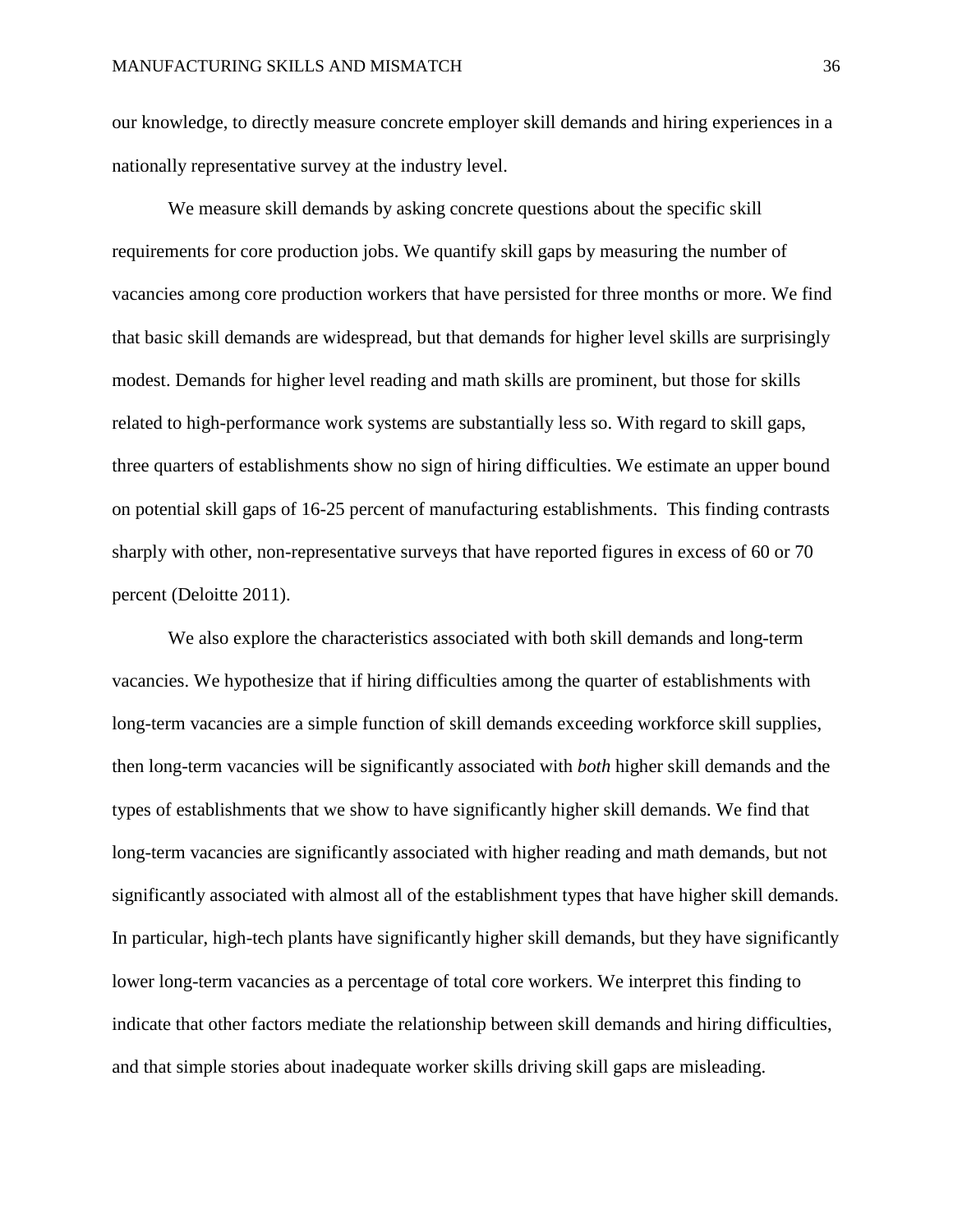The fact that mediating factors are important potentially opens up a productive role for firm-level strategy as well as policies targeted at a variety of institutional factors. If it were the case that hiring problems were the mechanical result of under-trained workers who simply cannot meet the skill demands of modern industry, then the range of solutions and responses would be limited to large-scale structural interventions involving broad improvements in the educational system, coupled with hand-wringing about why workers do not seem to respond to employer signals about increasing skill and education levels. By contrast, the heterogeneity of these results implies that managerial strategy may be able to improve hiring outcomes. Such strategy could involve greater outreach to nontraditional populations, increased internal training, or improving an individual firm's linkages with the local community college system. Even if differential labor supply due to worker fears about the volatility of particular industry sub-sectors ends up being an important factor, the range of institutional interventions to lower the risk of making certain career choices is much wider than the general calls for increased education resulting from the mechanical skill gap view. Likewise, the protracted vacancies associated with the unique and specialized skills of firms located in industry clusters point to tailored training solutions and improved institutional relationships rather than strategies to address broad workforce inadequacies. Of course, it is important to improve our understanding of the phenomena behind hiring difficulties in order to design appropriate firm and institutional responses. We feel that investigation into the nature of these mediating factors is a fruitful area for future research.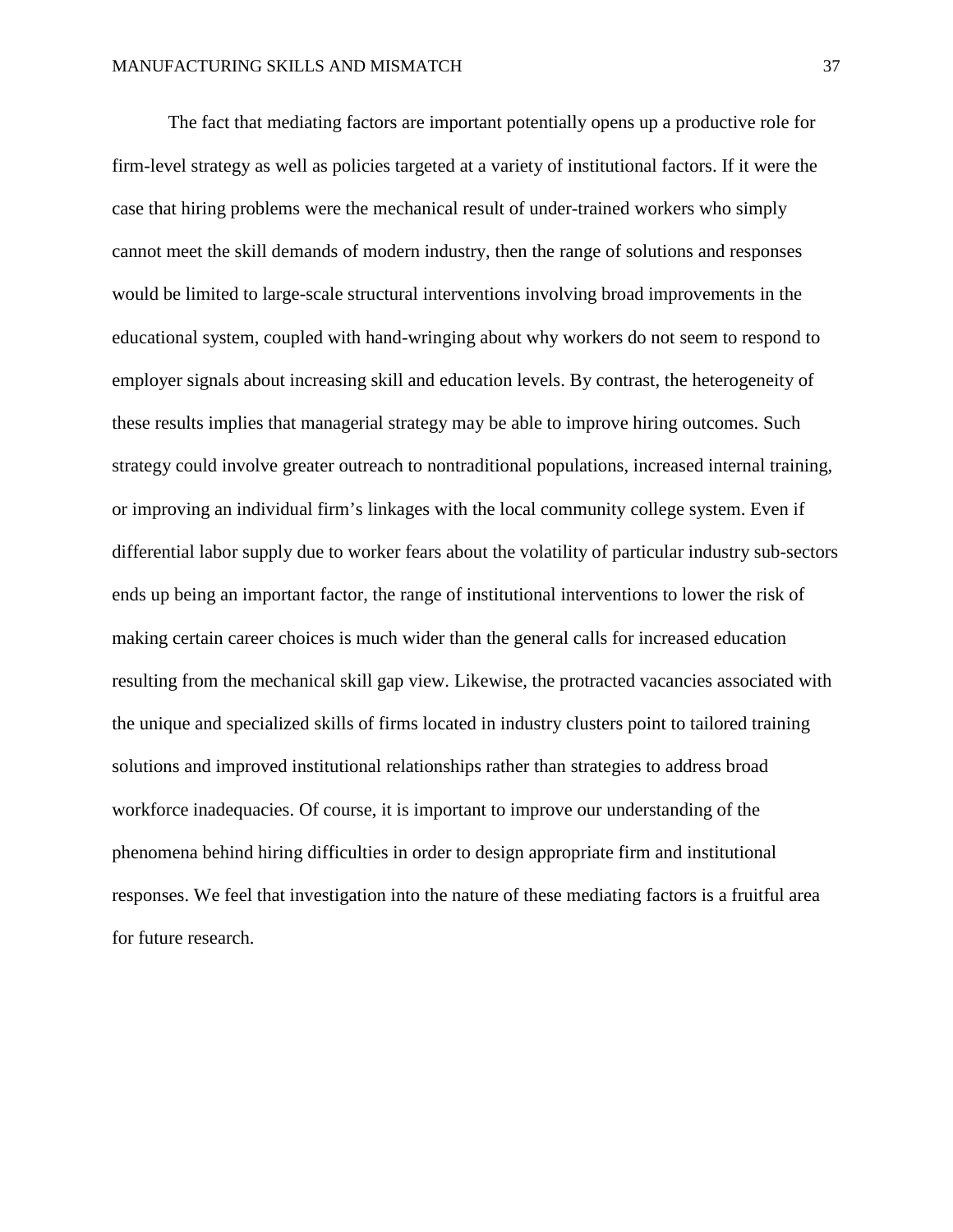# **References**

- Autor, David, Frank Levy, and Richard J. Murnane. 2003. "The Skill Content of Recent Technological Change: An Empirical Exploration." *Quarterly Journal of Economics,*  118(4): 1279-1333.
- Baden, Ben. 2011. "Skills Gap Plagues U.S. Manufacturing Industry." U.S. News & World Report, October 24, 2011.
- Ben-Ner, Avner and Ainhoa Urtasun. 2013. "Computerization and Skill Bifurcation: The Role of Task Complexity in Creating Skill Gains and Losses." *Industrial and Labor Relations Review,* 66(1): 225-267.
- Berg, Ivar. 1970. *Education and Jobs: The Great Training Robbery.* New York: Praeger Publishers.
- Berger, Suzanne. 2013. *Making in America.* Cambridge, MA: MIT Press.
- Bureau of Economic Analysis. 2013. *Value Added by Industry as a Percentage of Gross Domestic Product (2012 figure).* Accessed on 11/1/2013 at [http://www.bea.gov/iTable/iTable.cfm?ReqID=5&step=1#reqid=5&step=1&isuri=1&402=5&403](http://www.bea.gov/iTable/iTable.cfm?ReqID=5&step=1#reqid=5&step=1&isuri=1&402=5&403=1)  $=1$ .
- Brynjolfsson, Erik and Andrew McAfee. 2011. *Race Against the Machine: How the Digital Revolution is Accelerating Innovation, Driving Productivity, and Irreversibly Transforming Employment and the Economy.* Lexington, MA: Digital Frontier Press.
- Canon, Maria E., Mingyu Chen, and Elise A. Marifian. 2013. "Labor Mismatch in the Great Recession: A Review of Indexes Using Recent U.S. Data." *Federal Reserve Bank of St. Louis Review,* May/June 2013.
- Cappelli, Peter. 2012. *Why Good People Can't Get Jobs: The Skills Gap and What Companies Can Do About It.* Philadelphia, PA: Wharton Digital Press.
- Carnevale, Anthony, Nicole Smith, and Jeff Strohl. 2010. *Help Wanted: Projections of Jobs and Education Requirements Through 2018.* Washington, D.C.: Georgetown University Center on Education and the Workforce.
- Charles, Kerwin K., Erik Hurst, and Matthew J. Notowidigdo. 2013. "Manufacturing Decline, Housing Booms, and Non-Employment." NBER Working Paper 18949. Cambridge, MA: National Bureau of Economic Research.
- Daly, Mary, Bart Hobijn, and Rob Valletta. 2011. *The Recent Evolution of the Natural Rate of Unemployment.* IZA Discussion Paper No. 5832.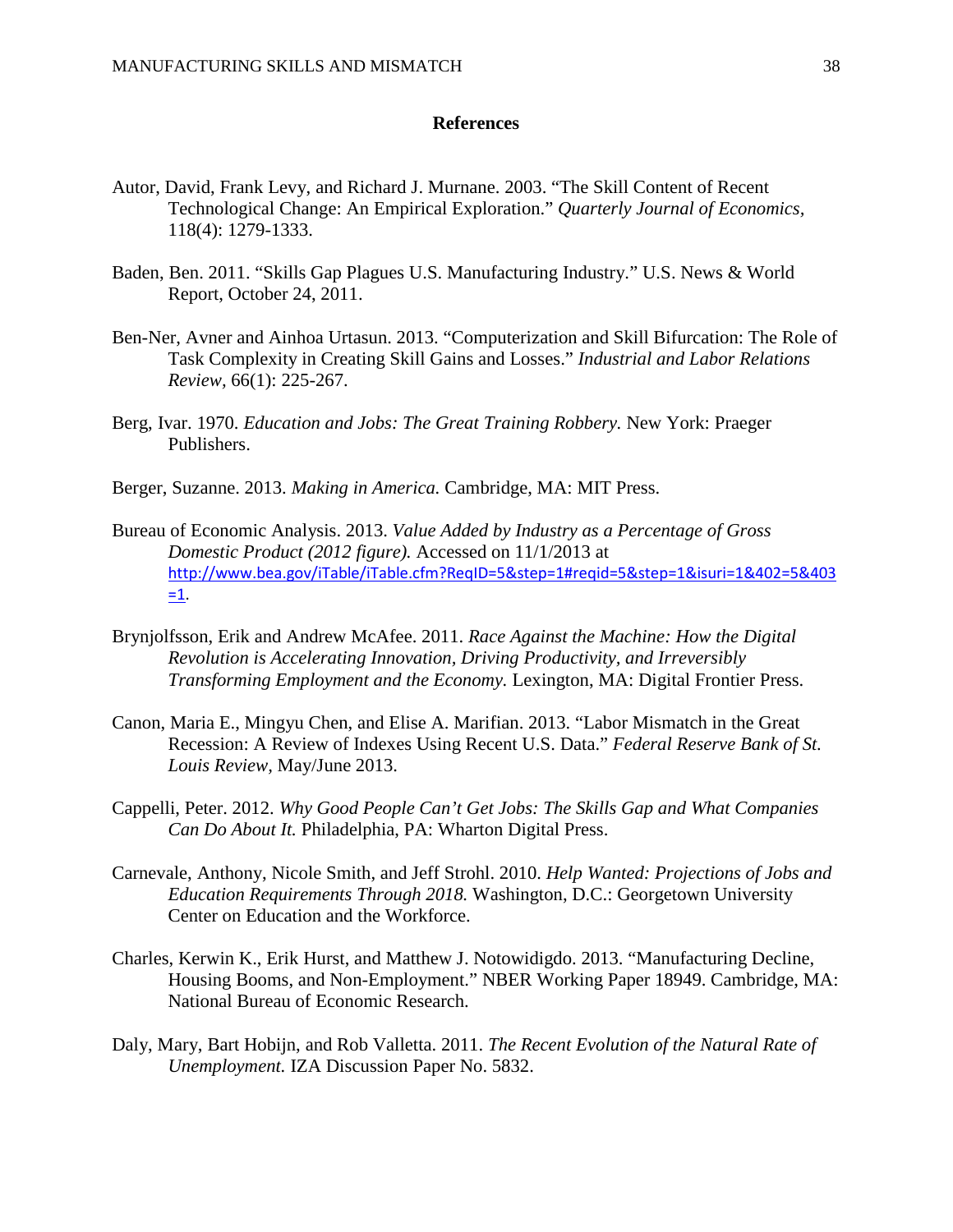- Davis, Steven J., R. Jason Faberman, and John C. Haltiwanger. 2012. "Recruiting Intensity During and After the Great Recession: National and Industry Evidence." NBER Working Paper 17782. Cambridge, MA: National Bureau of Economic Research.
- Deloitte and The Manufacturing Institute. 2011. *Boiling Point? The Skills Gap in U.S. Manufacturing.*
- Dickens, William T. 2011. *Has the Recession Increased the NAIRU?* Washington, D.C.: Brookings Institution.
- Emanuel, Rahm. 2011. "Chicago's Plan to Match Education with Jobs." *The Wall Street Journal,*  December 19, 2011.
- Ezell, Stephen J. and Robert D. Atkinson. 2011. *The Case for a National Manufacturing Strategy.* Washington, D.C.: Information Technology and Innovation Foundation.
- Estevau, Marcello and Evridiki Tsounta. 2011. Has the Great Recession Raised U.S. Structural Unemployment? IMF Working Paper WP/11/105.
- Friedman, Thomas L. 2012. "If You've Got the Skills, She's Got the Job." *The New York Times,*  November 17, 2012.
- Gale, H. Frederick, Timothy R. Wojan, and Jennifer C. Olmstead. 2002. "Skills, Flexible Manufacturing Technology, and Work Organization." *Industrial Relations,* 41(1): 48-79.
- Ghayad, Rand. 2013. "A Decomposition of Shifts of the Beveridge Curve." *Federal Reserve Bank of Boston Public Policy Briefs,* No. 13-1.
- Haas, Richard and Klaus Kleinfeld. 2012. "Lack of Skilled Employees Hurting Manufacturing." *USA Today,* July 3, 2012.
- Handel, Michael J. 2003. "Skills Mismatch in the Labor Market." *Annual Review of Sociology,* 29(1): 135-165.
- Handel, Michael J. 2010. "What Do People Do At Work? A Profile of U.S. Jobs from the Survey of Workplace Skills, Technology, and Management Practices." June 20, 2010 working paper.
- Harrington, Paul E. and Andrew M. Sum. 2010. "College Labor Shortages in 2018?" *New England Board of Higher Education Journal.*
- Hecker, Daniel E. 2005. "High-Technology Employment: A NAICS-Based Update." *Monthly Labor Review,* July 2005.
- Heckman, James J. and Tim D. Kautz. 2012. "Hard Evidence on Soft Skills." NBER Working Paper 18121. Cambridge, MA: National Bureau of Economic Research.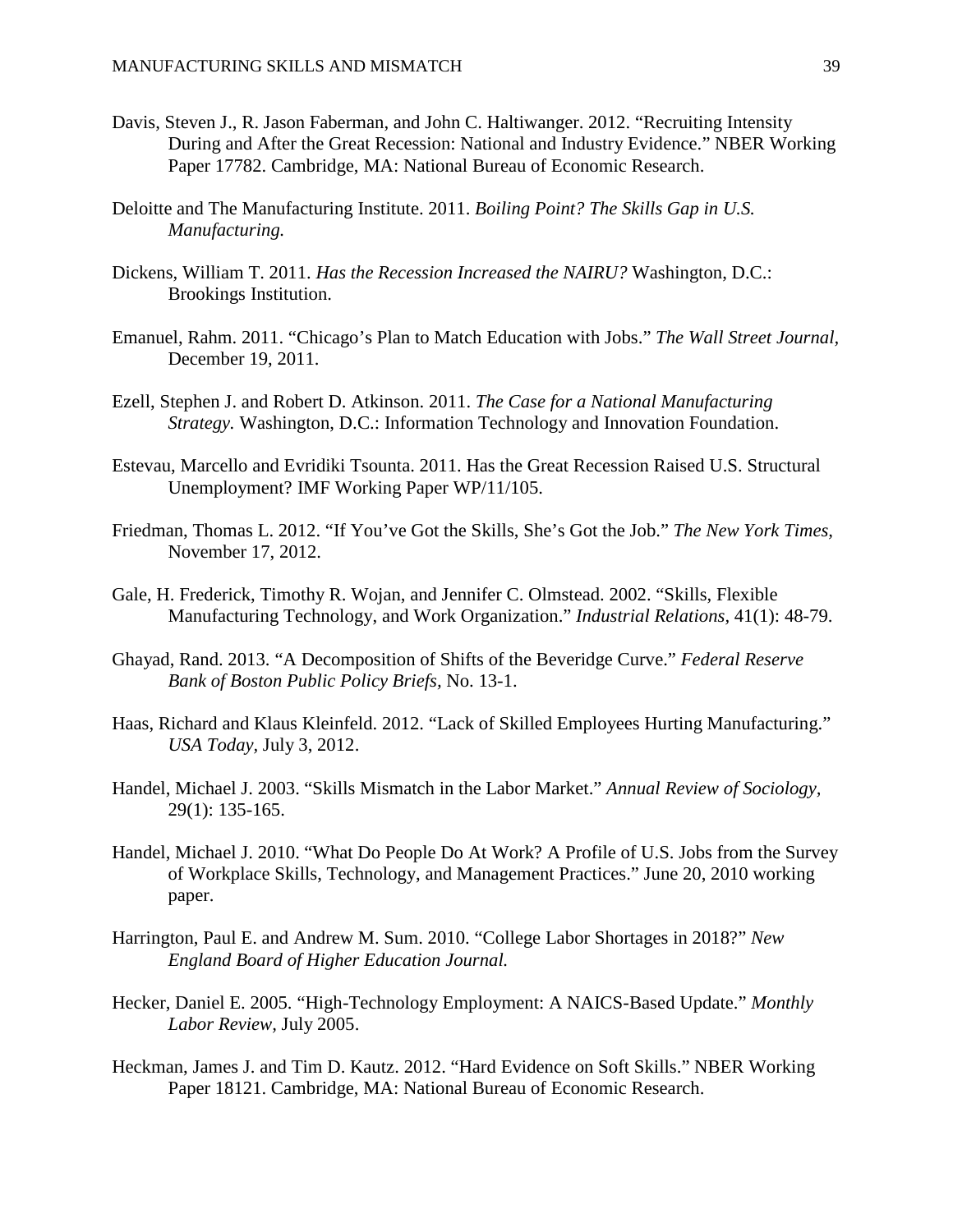Hemphill, Thomas A. and Mark J. Perry. 2012. "U.S. Manufacturing and the Skills Crisis." *The Wall Street Journal,* February 27, 2012.

Kalleberg, Arne. 2007. *The Mismatched Worker.* New York: W.W. Norton.

- Krouse, Peter. 2013. "Help Wanted: Local Manufacturers Have Jobs They Can't Fill Because of Skills Gap." *Cleveland.com,* September 13, 2013, accessed on 11/1/2013 at [http://www.cleveland.com/metro/index.ssf/2013/09/skills\\_gap.html.](http://www.cleveland.com/metro/index.ssf/2013/09/skills_gap.html)
- Lazear, Edward P. and James R. Spletzer. 2012. "The United States Labor Market: Status Quo or a New Normal? NBER Working Paper 18386. Cambridge, MA: National Bureau of Economic Research.
- Maltby, Emily and Sarah E. Needleman. 2012. "Small Firms Seek Skilled Workers But Can't Find Any." *The Wall Street Journal,* July 31, 2012.
- Manyika, J., S. Lund, B. Auguste, L. Mendonca, T. Welsh, and S. Ramaswamy. 2011. *An Economy That Works: Job Creation and America's Future.* McKinsey Global Institute.
- Modestino, Alicia Sasser. 2010. *Mismatch in the Labor Market: Measuring the Supply of and Demand for Skilled Labor in New England.* New England Public Policy Center, Research Report 10-2. Boston: Federal Reserve Bank of Boston.
- Mulligan, Casey B. 2009. "What Caused the Recession of 2008? Hints from Labor Productivity." NBER Working Paper 14729. Cambridge, MA: National Bureau of Economic Research.
- Mulligan, Casey B. 2011a. "Rising Labor Productivity During the 2008-9 Recession." NBER Working Paper 17584. Cambridge, MA: National Bureau of Economic Research.
- Mulligan, Casey B. 2011b. "The Expanding Social Safety Net." NBER Working Paper 17654. Cambridge, MA: National Bureau of Economic Research.
- Neumark, David and Rob Valletta. 2012. "Worker Skills and Job Quality." *FRBSF Economic Letter,* April 30, 2012. San Francisco: Federal Reserve Bank of San Francisco.
- Osterman, Paul. 1995. "Skill, Training, and Work Organization in American Establishments." *Industrial Relations,* 34(2): 125-146.
- Osterman, Paul and Andrew Weaver. Forthcoming. "Skills and Skill Gaps in Manufacturing." In *Production in the Innovation Economy,* edited by Richard Locke and Rachel Wellhausen. Cambridge, MA: MIT Press.

Portman, Robert. 2013. "Closing the Skills Gap." *Chillicothe Gazette,* May 10, 2013.